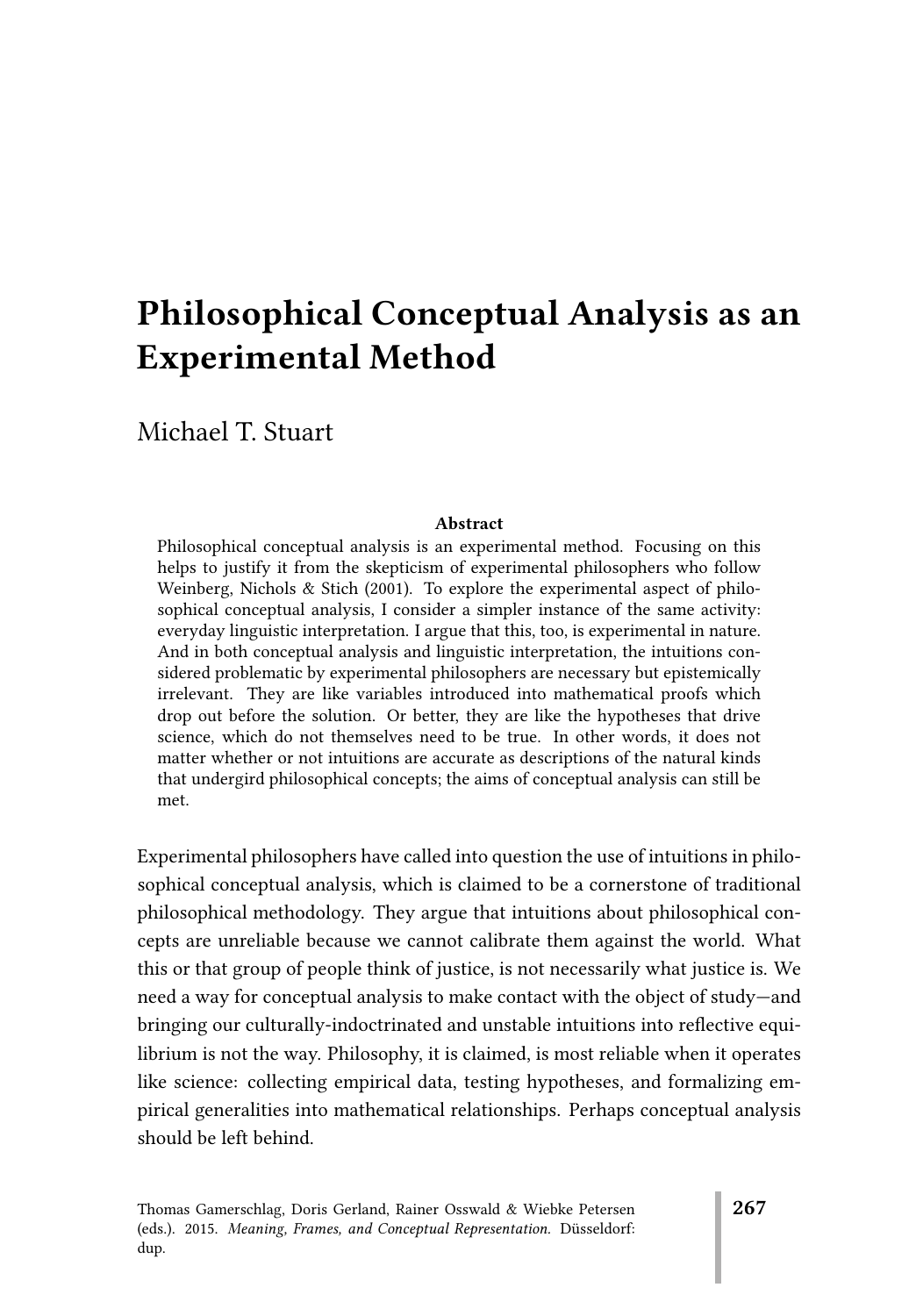One reason this conclusion is mistaken is that conceptual analysis is already quite scientific. Science is a refinement of our normal thinking patterns with its roots going all the way back to child's play (see for example, Cook, Goodman  $&$  Schulz 2011). Why think that conceptual analysis, a refined version of other linguistic practices, is divorced from those same proud origins? Imre Lakatos argued that all of mathematics is nothing more than a series of conceptual reformations, which produces better and better definitions of mathematical concepts by a never-ending onslaught of counterexamples (1976). For Lakatos, this process is at once a mental, linguistic, and community activity and it achieves some epistemic good. Mathematics is thought to yield certainty, and plays an indispensable role in physical science. Perhaps philosophical conceptual analysis can be legitimated in a similar way, if philosophy plays an indispensable role in science as well. Yet this is not the argument I want to make. Rather, I argue that conceptual analysis in philosophy is a dynamic process which can be defended epistemologically because of important features it shares not with mathematics, but with the scientific method.

Conceptual analysis can be defined functionally. One of its goals is to specify the extension of a concept. For example, what does justice refer to? Part of this is finding properties common to all or most instances of a concept, or outlining relationships between the extensions or intensions of concepts. For example, are all the instances of water instances of  $H<sub>2</sub>O$ ? Are electrons only to be found in the context of an atom? Another goal that is somewhat independent of the last few is specifying the "normative profile" (or normative characteristics) of a concept. This goal asks what should be the extension of a concept, or its relation to other concepts. A successful conceptual analysis of knowledge should therefore reveal which things count as known, what it is about them that makes them known (for example, as opposed to only believed), how known things relate to true things, and so on. But also, such an analysis must tell us what should count as known, what should be the relation between the known and the true, and so on. The difference between conceptual analysis in philosophy on the one hand, and science on the other, is that the normative profiles of scientific concepts (for example, quark) can be quite thin. Determining their extensions and conceptual relations are often more important than sketching their normative profiles. Asking what quark should refer to is a sensible question, but in practice it is less central to scientific research than finding the properties common to quarks and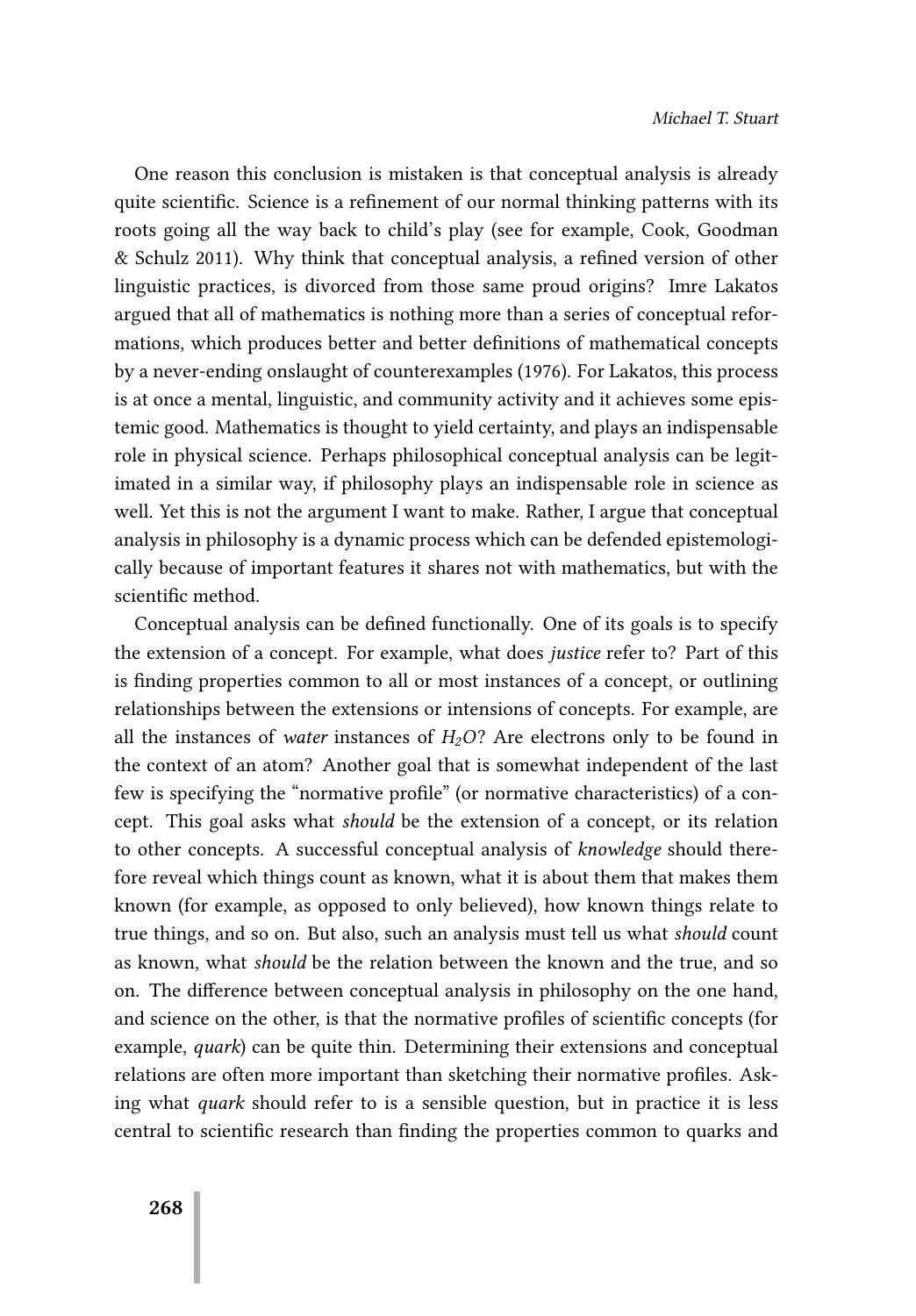the relations between quarks and other physical-theoretical entities. A different emphasis is often found in philosophical conceptual analysis, wherein normative considerations predominate. However, the difference is only one of degree.

One important motivation of Meaning, Frames, and Conceptual Representation is to push interdisciplinary boundaries, and considering conceptual analysis as an experimental method takes this motivation seriously because it brings together evidence from the study of language, cognitive science and philosophy of science. I argue that in both conceptual analysis and scientific inquiry we form hypotheses and then "test" them. The literature on scientific experiment is massive (for example, Ackermann 1985, Batens & Van Bendegem 1988, Bogen & Woodward 1988, Cartwright 1983, Collins & Pinch 1993, Franklin 1986, 1990, 2002, Galison 1987, 1997, Gooding 1990, Gooding et al. 1989, Hacking 1983, Latour & Woolgar 1986, Pickering 1985, Pinch 1986). Yet aside from a few German Idealists, very few have written about experimenting with concepts as linguistic entities (see Fehige & Stuart 2014). After presenting the problem from experimental philosophy in more detail, I look at conceptual experimentation from two sides. First, I examine some relevant literature from cognitive science as an attempt to describe the mechanisms at work in conceptual experimentation. Second, I propose a preliminary account that attempts to defend the epistemological status of conceptual analysis conceived as a type of experimental linguistic interpretation.

# 1 Experimental philosophy and skepticism about conceptual analysis

Weinberg, Nichols, and Stich helped found a sub-discipline in philosophy with their 2001 paper, "Normativity and Epistemic Intuitions." In it, they identified a type of philosophical strategy they called "Epistemic Romanticism." Accounts that employ this strategy, like Plato's, rely on the premise that conceptual knowledge, for example, knowledge of the Forms, is already implanted in us, and we may extract it in dialogue. Weinberg, Nichols and Stich call the family of theories that work this way "Intuition Driven Romanticism," since they consider shared intuitions as evidence for a kind of innate, a priori knowledge.

For these authors and many of those who followed them (for example, Alexander et al. 2010, Knobe & Nichols 2008, Machery et al. 2004, Mallon et al. 2009, Swain et al. 2008, Weinberg et al. 2006), an intuition is simply a spontaneous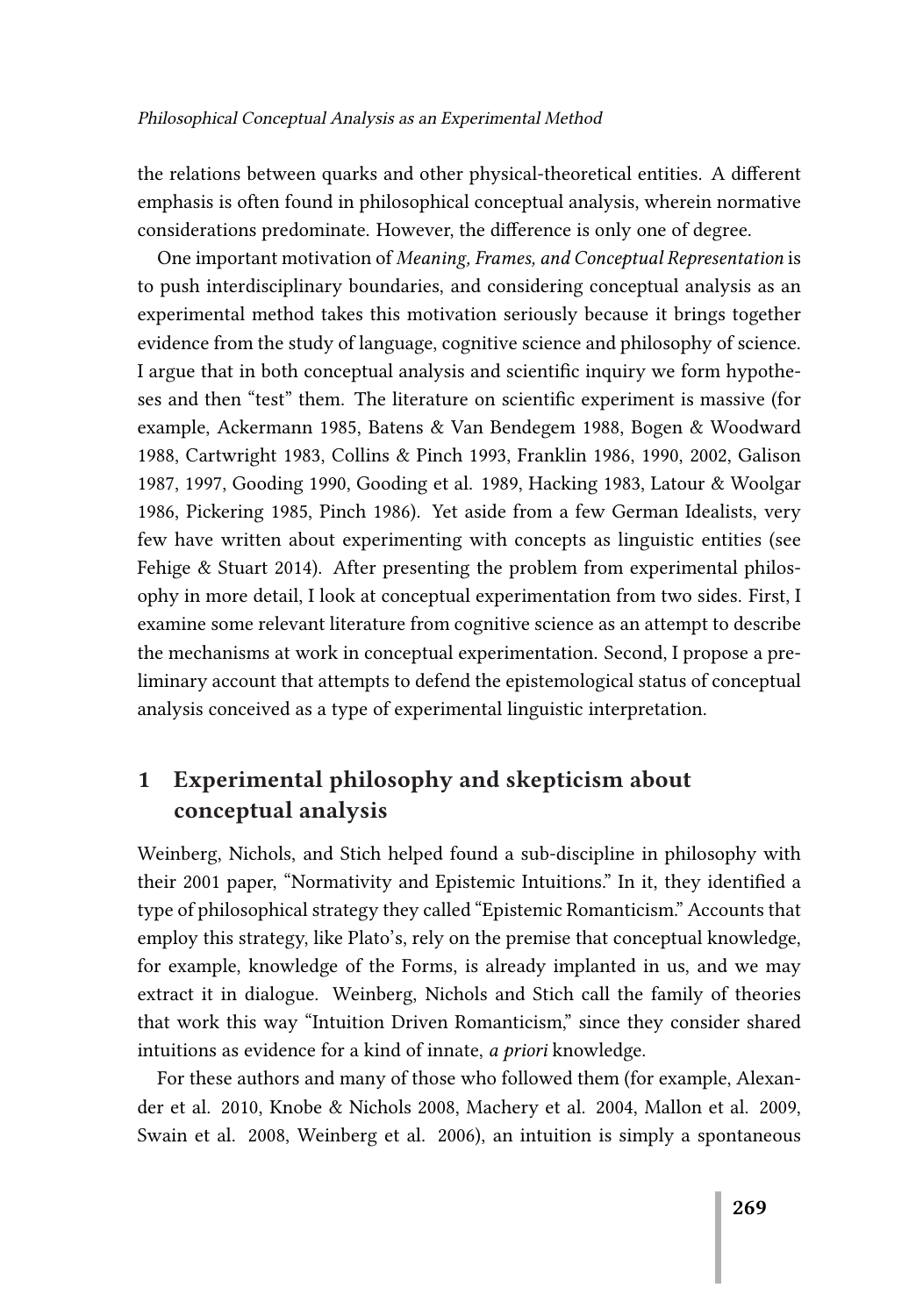judgment about the properties of some case for which the agent may not be able to offer any plausible justification. Intuition Driven Romanticism takes intuitions as data, and then produces normative epistemic claims that are dependent on the intuitions used, at least in part. That is, if the input were different, the output would also be different (in proportion to the change in the input). Two examples they give of Intuition Driven Romanticism are reflective equilibrium (see Goodman 1955) and Alvin Goldman's "justificatory rules" (see Goldman 1986:60).

Thus, some group of cognitive agents might have intuitions and belief-formation processes that are different from those of western philosophers, and when they run their intuitions through their chosen method (for example, reflective equilibrium) they will emerge with different epistemic norms. The question is: how can we decide which set of norms to follow? There is no answer that is not also subject to objections about relativity, so the whole process is misguided. Epistemic norms will be relative to different cultures, socio-economic classes, and even the number of philosophy courses taken. And it is argued that such intuition-relativity does in fact exist. Here is a famous example of the type of evidence presented.

A scenario called "the Trutemp Case" is presented to survey volunteers. The case consists of the following report: A child on a deserted island gets hit on the head by a coconut, and as a result knows the exact temperature all the time, but does not know that he has this power. The survey volunteers are asked: when the child says, "It is 30 degrees Celsius," does he *know* this, or does he only believe it? Apparently, East Asian people are more likely than Westerners to say that a person so affected only believes their temperature guess. However, if you say instead that a team of scientists secretly tinkered with the boy's brain to cause this ability, the situation reverses and East Asian people become more likely than Westerners to report that the boy knows what he says. And finally, if you also say that many other people in the boy's community were secretly given the ability to tell the temperature, and then ask the knowledge question about a single member's belief about the temperature, East Asians are even more likely to attribute knowledge. The Westerners keep their judgments essentially constant over all these changes. The conclusion drawn is that the relation between a person and their community affects the epistemological status of their beliefs, but only if you are East Asian.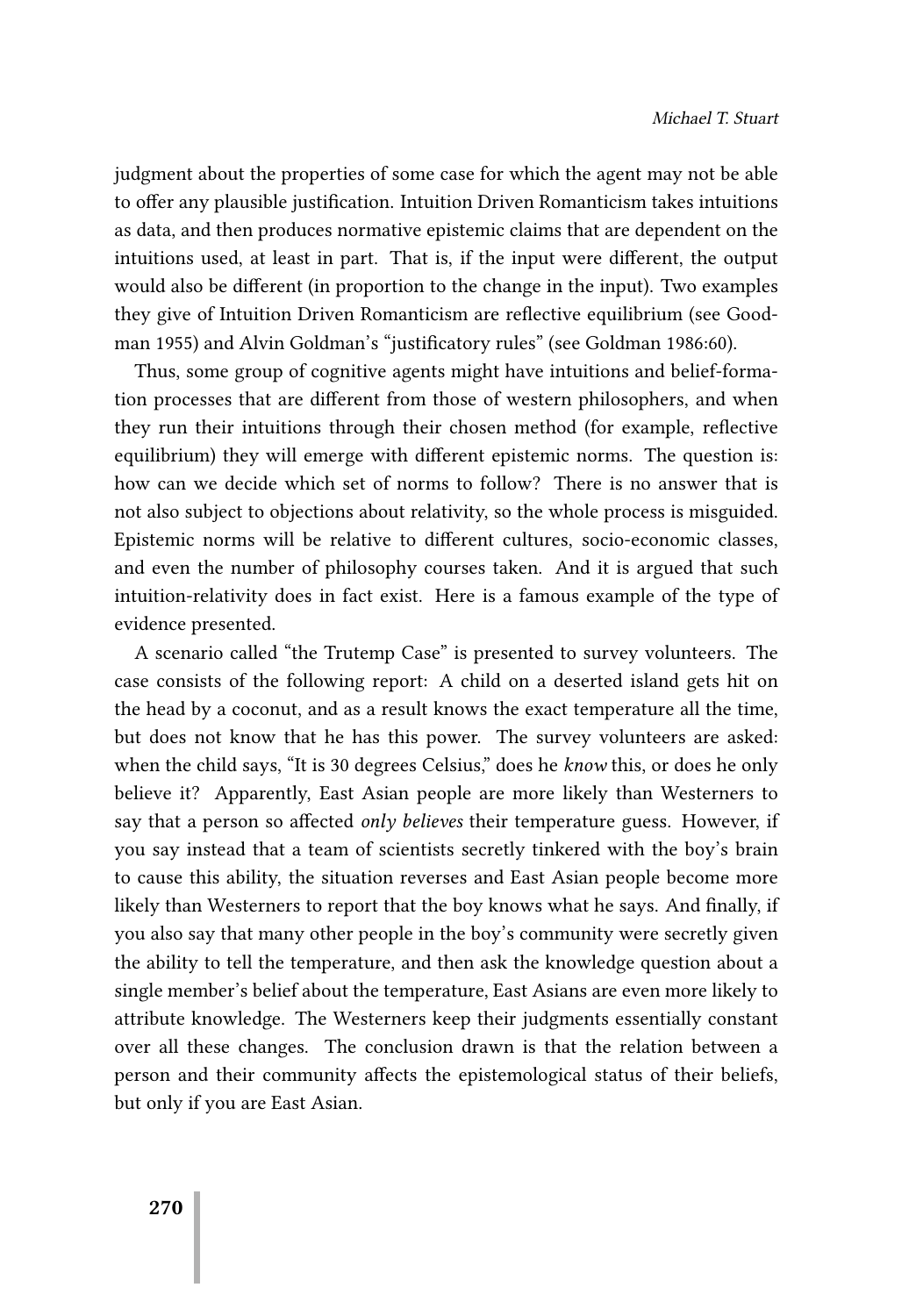In another well-known example, a Gettier case is presented to different cultural groups with each group providing consistently different responses. A standard case is about my friend who thinks George has an American car. In fact, just yesterday George traded in his Buick for a Pontiac (which is still American), so my friend says something true, and justified, when she says "George has an American car." Now, when asked if my friend knows the above statement, more East Asians than Westerners respond in the affirmative.

Weinberg, Nichols and Stich conclude that intuition-based analyses only provide information about the people who participate in them, and not any mindindependent truths about the referents of philosophical concepts. Unfortunately, mind-independent truths are precisely what "epistemically romantic" philosophers seek.

If the above analysis of intuition-relativity is correct, I want to argue that this still would not affect the possibility of successful conceptual analysis, since the epistemic status of those intuitions is irrelevant to the outcome of conceptual analysis. They are epistemically irrelevant in exactly the same way that hypotheses in science are epistemically irrelevant to the status of the output of the experimental method: namely, good science can be done with false hypotheses. If successful, this argument would not make that output infallible: there are well known issues concerning the epistemic status of the scientific experimental method. Someone might object that it is not meaningful to talk about "the" experimental method as though it were one thing. Yet I will assume that there are interesting commonalities shared by different instances of experimental methods in science which we may focus on in a general way; that there is something we can call the experimental method of science, and it is among the best epistemic methods we have at our disposal, will be a shared assumption given the experimental nature of "experimental" philosophy.

Now that we know the criticism, let us look more closely at the role of intuition in conceptual analysis.

### 2 Conceptual analysis and linguistic interpretation

Conceptual analysis can be understood as an instance of linguistic interpretation (Cohnitz & Häggqvist 2009:9). When philosophers try to discover the content of say, knowledge or justice, they often begin by outlining how the concept is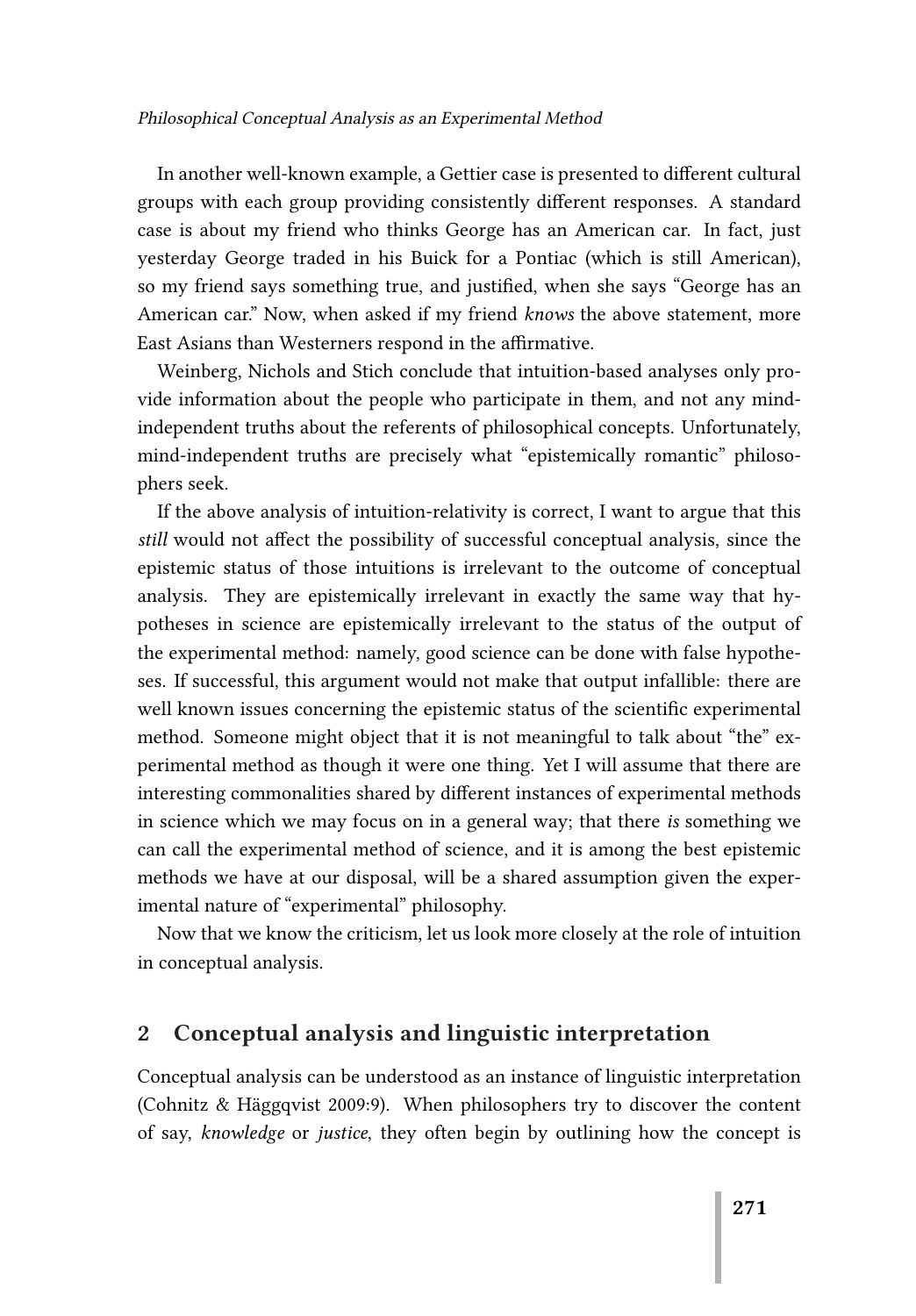used (in philosophy, or in some other context of discourse) in order to discover the purpose it serves. Using this knowledge, we attempt to extrapolate or create meaning. We do the same thing when we consider the meaning of a linguistic entity. Conceiving of conceptual analysis as an act of interpretation helps to clarify the connection to experimentalism and avoid the problems of intuition skepticism, since the intuitions involved in linguistic interpretation need not be epistemically justified to serve their purpose. In cases of linguistic interpretation, we need to start somewhere to figure out the meaning of an utterance. If we begin with intuitions based on previous experience with a speaker, or a perceived  $type$ of speaker, or other contextual features, this will usually speed things up. But we need not begin with accurate information or accurate intuitions. Given the script of a conversation not meant specifically to deceive us, we can discover a great deal about the meaning of unfamiliar terms. This sort of activity is what Quine and Davidson discussed using models of Radical Translation and Radical Interpretation. The intuitions we begin with need not be true or accurate or innate or epistemically privileged because interpretation is a special kind of iterated process, one that can begin with false premises and proceed to true conclusions by repeated application of the same method. Perhaps beginning the process of interpretation with very bad intuitions will drag it out, because we have to throw out the unhelpful intuitions and begin again with others until we find the truth, but it will always be possible to complete, at least in principle. It is one of the very few methods that enjoy this status, the scientific method being another.

Here is a quick example. If my friend gestures towards a nearby harbour and remarks, "What an aggressive chine," I may guess that a chine is a type of boat, an in-harbour manoeuvring technique, a person, or almost anything else. What I know about my friend and human linguistic behaviour generally will constrain my guesses significantly. The resulting conversation will disqualify many possible interpretations and if we continue to discuss chines, I can adjust my questions and guesses without needing to ask what a chine is, until I arrive at the conclusion that it refers to the angle of a boat's hull. From there I can come to learn the differences between hard and soft chines and the advantages of each. This a common experience, especially for those who learn a new language. Is something similar going on when we perform conceptual analysis?

When we set out to analyze a concept in philosophy, we are immediately faced with several different aspects of that concept out of which we identify one (or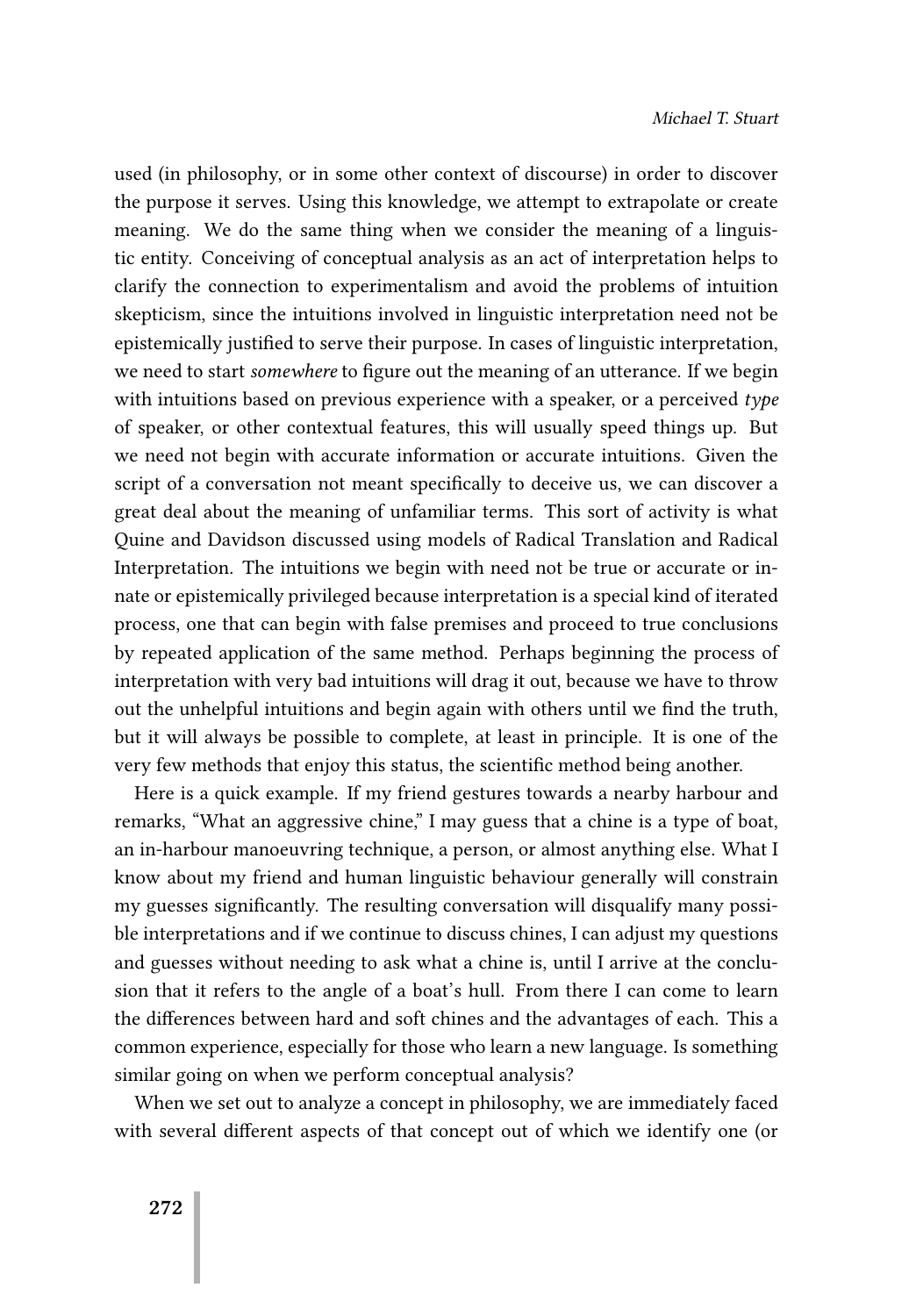some) to be more interesting than the rest. For example, concerning knowledge we have knowledge *that* and knowledge *how*. We could ask whether such a division is a natural division in the concept, for example, by comparing similar ones embodied by the French savoir and connaître and the Spanish saber and conocer. What we decide to analyze depends on what we want to know. This tells us that some complex concepts must be divided into sub-concepts for easier study, but it also informs us of the different norms that may lie hidden in the concept. Concepts can take the form of exemplars, prototypes, atoms, theories, family resemblances, necessary and sufficient conditions, and all kinds of hybrids (see Margolis & Laurence 1999, DePaul & Ramsey 1998). Instead of arguing which of these really captures what we desire from a theory of concepts (pace Prinz 2002), we should ask what these different characterizations of concepts are good for; what kinds of concept use they capture and which concepts types are better for characterizing specific concepts.

Despite being more complex, philosophical conceptual analysis appears essentially similar to the above example with the chine. We provisionally propose some definition for a concept. Then we imagine different cases in which the actual use (or proper use) of a term conflicts with the proposed definition. If by this process we do not reach an acceptable definition, we begin to look for ways of splitting up the concept, or ways of softening the requirement of necessary and sufficient conditions by seeking only exemplars, prototypes, or family resemblances. Supposing that there are correct answers to questions like, "What does S mean when she says  $x$ ?" and, "What should S mean when she says  $x$ ?", then likewise there will be answers to questions like, "What do we mean when we use concept  $x$ ?" and, "What should we mean when we use concept  $x$ ?"

Assuming that conceptual analysis is indeed an instance of linguistic interpretation, what evidence is there that the mechanisms which underlie these actions are experimental? Consider what Francis Jacob, a Nobel Prize winning biologist, recently had to say about the practice of science:

In art as in science, the essential thing is to try out. On the one hand, to try out oppositions of colour or harmonizing themes or combinations of words, then to reject what you don't like. On the other hand, to try things; to try ideas, each idea that comes into our heads; each possibility one by one, systematically; then to toss out what doesn't work experimentally and accept what does work, even if that goes against our tastes and biases. Most of the time such attempts lead nowhere. But sometimes the most outlandish experiment happens to open up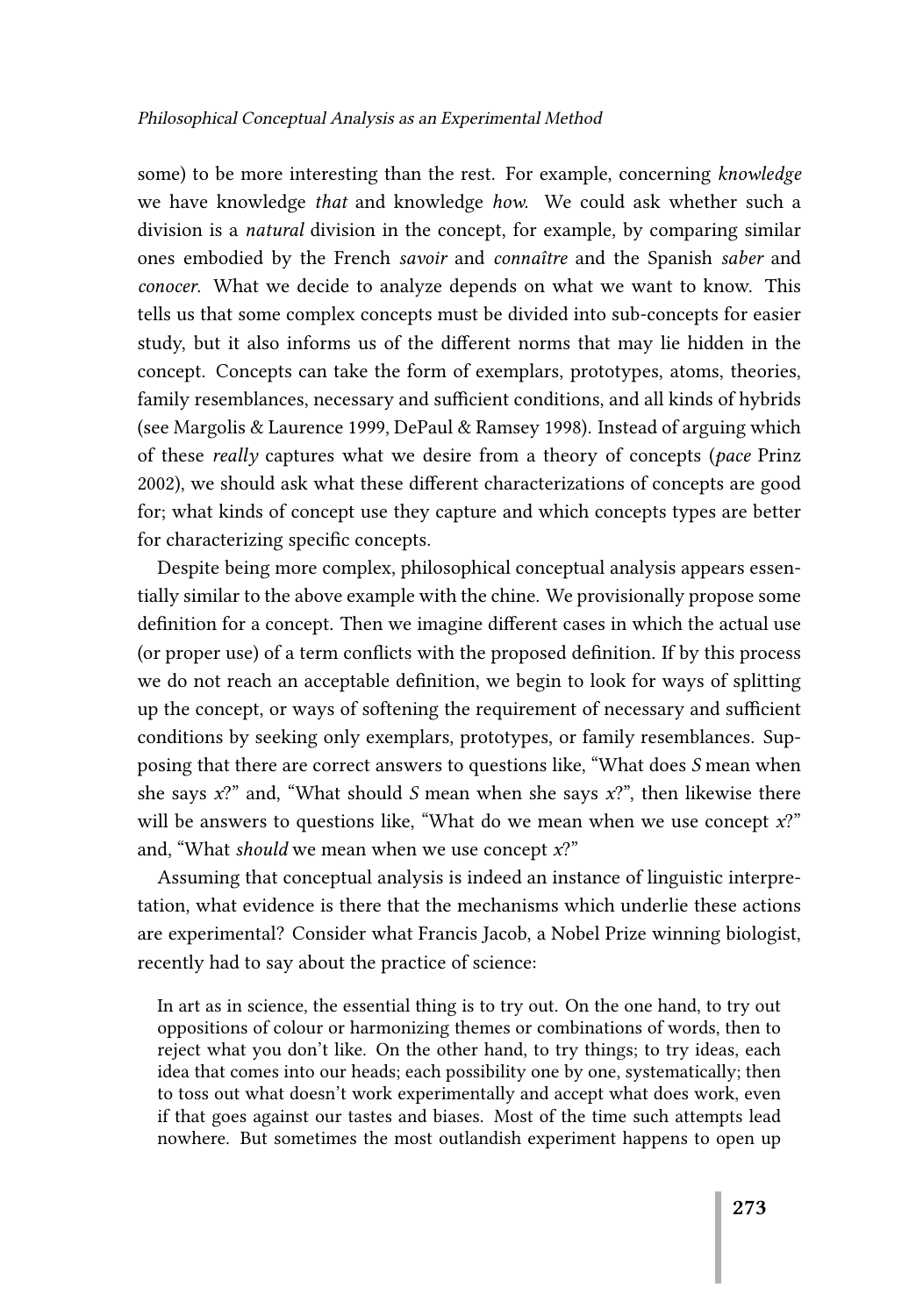a new rail. The beginning of any research is always a leap into the unknown. It's always after the event that we form judgements on the level of interest of the initial hypothesis. Wrong ideas and outlandish theories abound in science. They are as abundant as bad works of art. (Jacob 2001:118)

Science, for Jacob, is clearly continuous with everyday thinking. When faced with something we want to understand, we begin by "trying out" ideas, combinations of words, and so on, and many of these avenues become closed. What makes science special is the thoroughness with which the new ideas are tested. But, as he says, "The beginning of any research is always a leap into the unknown." Could the same be true of linguistic interpretation and conceptual analysis?

Recent research seems to indicate that it is. Reiner & Gilbert (2004) asked students to analyze a physical mechanism that behaves in an unexpected way (thanks to some hidden magnets). Given a list of the materials out of which the mechanism was built, different sets of students all followed a common natural method of inquiry: first they constructed various models that could capture what they observed in the mechanism. Then they created what the authors called a "representational space" or in other words, a series of abstract concepts and relations between them, often using pen and paper, that would capture the behaviour of the mechanism as represented in their models. Finally, they tested their abstract models in imaginary worlds using thought experiments.

Reiner and Gilbert argue that all of this is done spontaneously. Physical experiments and thought experiments intertwine seamlessly in the learning process. They claim that "the process of alternating between these two modes—empirically experimenting and experimenting in thought—leads towards a convergence on scientifically acceptable concepts" (p. 1819). According to Reiner and Gilbert, "Conceptual construction starts by negotiating meaning, with self and with others, through 'what-if' questions that turn into imaginary experiments in thought, ultimately being applied to the original physical situation (p. 1821). This sentiment is echoed in Reiner & Burko (2003), which argues that "as in the physics community, through social discussions of thought experiments, conclusions and thought processes are negotiated, leading to conceptual refinement" (2003:380) (see also Gilbert & Reiner 2000, Stuart forthcoming, Velentzas & Halkia 2013).

I highlight these passages which focus on thought experiments because of their use of the imagination. In the process of conceptual refinement, both students and experts have been documented using imaginary worlds to invent and refine hy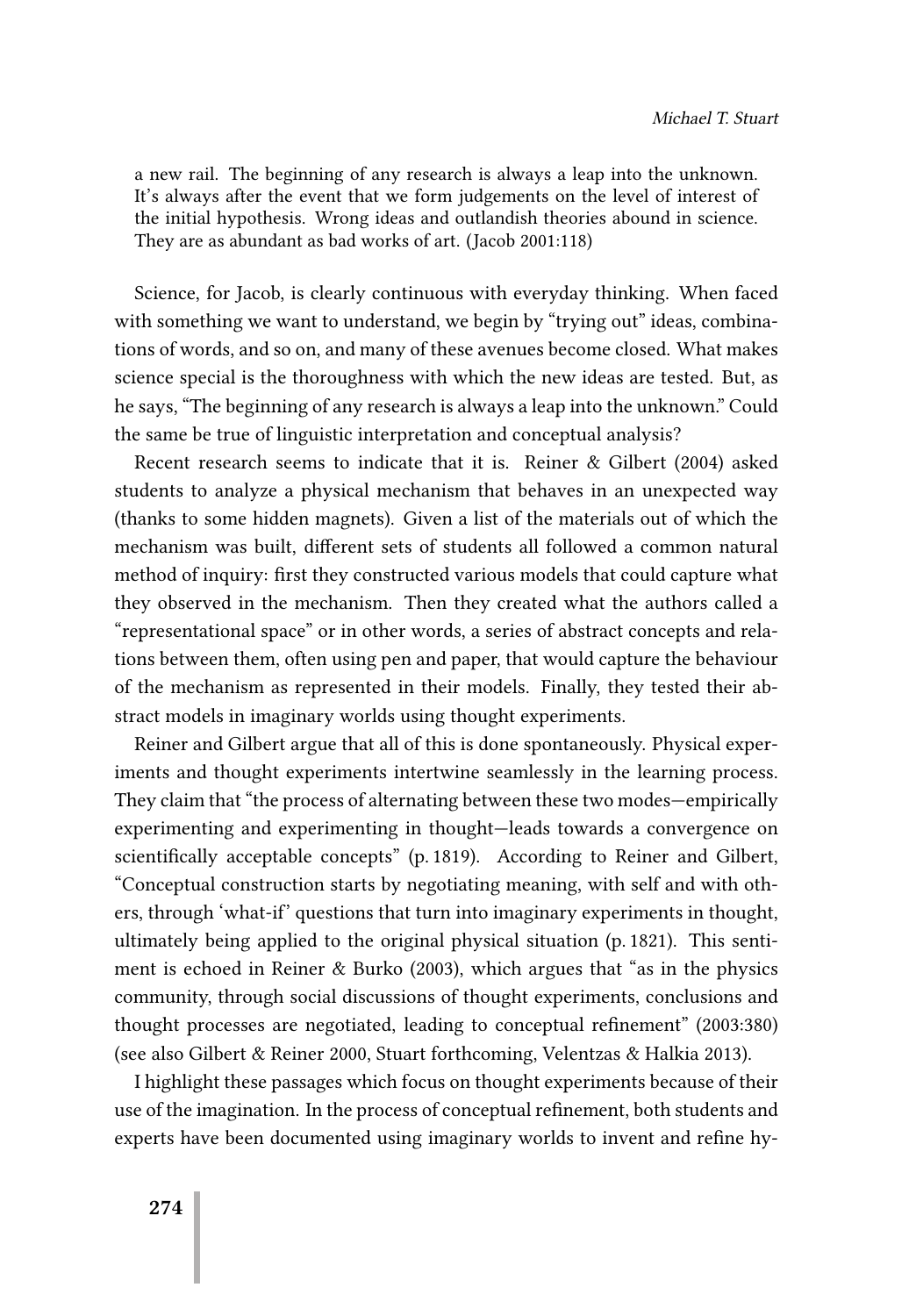potheses, in many different problem solving scenarios (see for example, Stephens & Clement 2006, Clement 2009, Kosem & Özdemir 2014).

Perhaps it is not far-fetched to claim that everyone, not just students of science, learn to build and evaluate models to invent, evaluate and refine new concepts in a way that draws on general knowledge about the world and individual experience, using the imagination. And this is precisely what we should expect if linguistic interpretation is in some sense an experimental method.

If this is true, we should discuss how conceptual analysis works by discussing the mechanisms that underlie it. We could begin with the input from the imagination, since hypotheses in science and proposed definitions in conceptual analysis both depend on it. Hypotheses are not beliefs; they are imaginings of ways the world could be. What makes a belief good or bad is whether it is true or false. This is not the case with an imagining. For example, my imagining an empty soda can on the dark side of the moon is not better  $(qua\text{ imaging})$  if there is in fact an empty soda can there.

What does make one imagining better than another? The answer to this depends on what we want to do with the imagining. Perhaps we want to devise an imagining that shows us an example of pure altruism. In this case, reading A Tale of Two Cities might be better than watching a children's cartoon. A more common and general aim is to provide a counterexample to a modal claim, and examples of these abound in science and philosophy (see Cohintz 2003, Häggqvist 1996, Sorensen 1992). Better imaginings will serve their purpose faster and more efficiently, or they will have wonderful consequences. But they need not be true. Christopher Columbus had a hypothesis about a route to India, and it was mistaken. But it was still eminently useful when tested (Lakatos 1976:14). The same considerations hold for scientific hypotheses. Atomism, for example, was important as a metaphysical hypothesis in Ancient Greece, but it was not a good scientific hypothesis until much later. And the phlogiston-theory was a good hypothesis although it was false, because it was fruitful, testable and had a certain degree of explanatory power. (For an argument against the use of the imagination in philosophy, see Thagard 2014. For a defence, see Stuart 2014).

In the case of science, conceptual analysis, and linguistic interpretation, we propose judgments which are then in some sense, tested. In science, these judgments are called hypotheses, and in conceptual analysis and linguistic interpretation they may be called intuitions. In all cases, they rely heavily on the imagi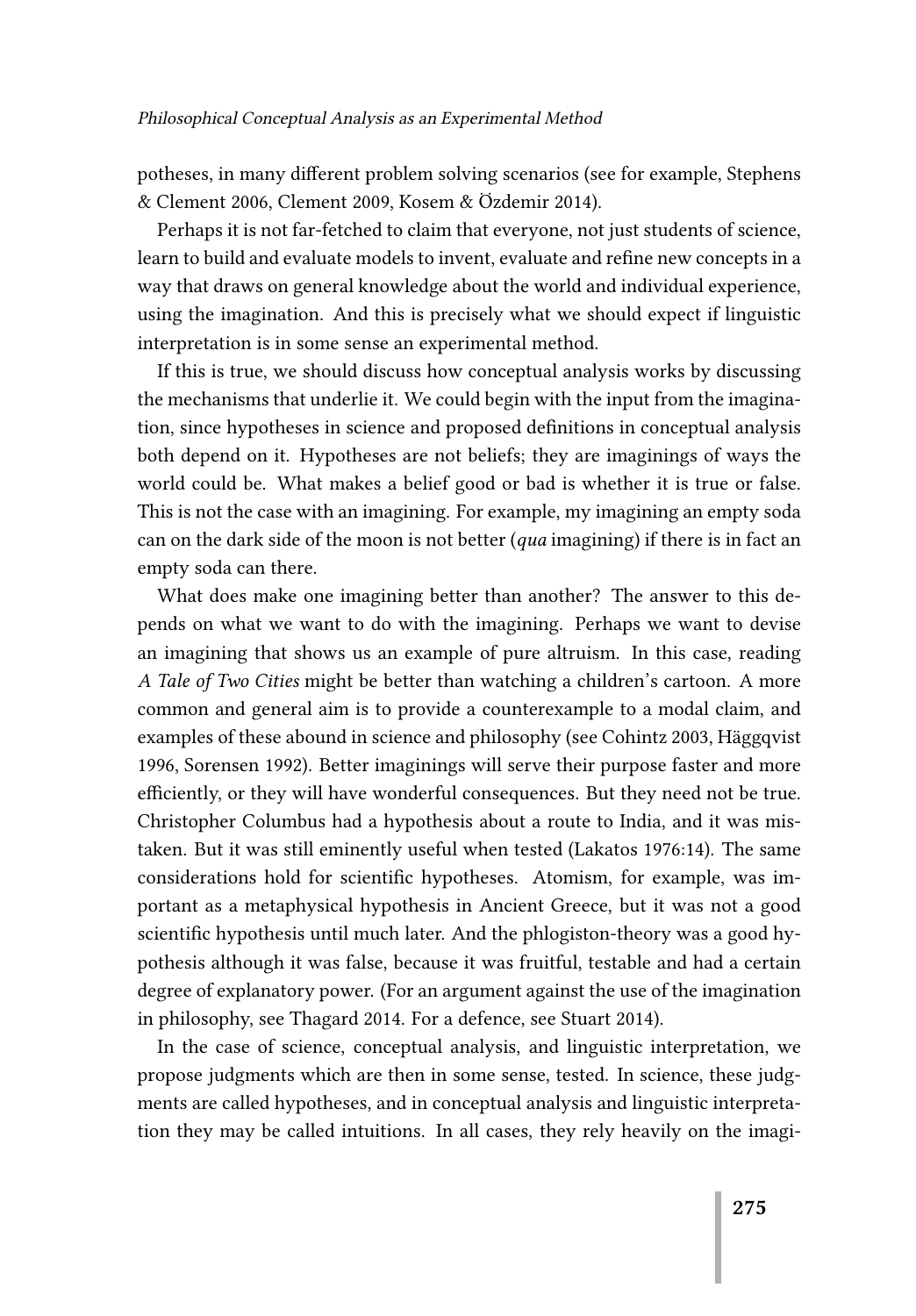nation, and they appear at many stages of inquiry, even in testing. Furthermore, they need not be true or even formed reliably. No one is surprised or distraught that many or even most scientific hypotheses are incorrect as descriptions of the world, because science has a method for screening these out. Likewise, we should not be concerned that many or most of our intuitions concerning the referents of philosophical concepts are incorrect. Nevertheless, to justify the use of intuitions which are spontaneous and stem in the imagination in conceptual analysis, a philosophical account is necessary.

### 3 Epistemological considerations

Intuitions are involved as part of the guessing process we adopt on the way to understanding linguistic actions and events. Your friend asks if you would like to go to the restaurant across the street. But you know the street well and there is no restaurant there. You immediately have an intuition that she means the jazz bar, which does not serve food. Perhaps you have this intuition because your friend loves jazz, and the music has just now become audible. This intuition becomes your working assumption concerning the meaning of the term "restaurant" in this context, until it is confirmed or denied.

I propose to relate the epistemology of intuitions like these and the roles they play in linguistic interpretation to hypotheses and their roles in science. As Jacob said above, hypotheses are leaps into the unknown, and can be bad or even outlandish. In science they are found in all levels, from experimental, for example, in planning an experiment, to the most theoretical, for example, in dealing with anomalies or developing new formalisms. Leaving aside the exact sciences, hypotheses are never ultimately proven or disproven: they remain open to contradiction or vindication by future experience. The two things most important for my purposes is that they are not used as proof or evidence, and while they are being tested they are not true or false. We should oppose them to ideas, beliefs and commitments which are in this analogy like theories—put forth as candidates for knowledge. Extending this analogy, the goal of interpretation is the meaning of a term, including its intension, extension, relation to other terms and normative profile. The end goal of scientific investigation is something like accuracy or truth, but the more common achievement, which is taken to be a sign of a successful investigation, is what Francis Bacon called "power over nature." If I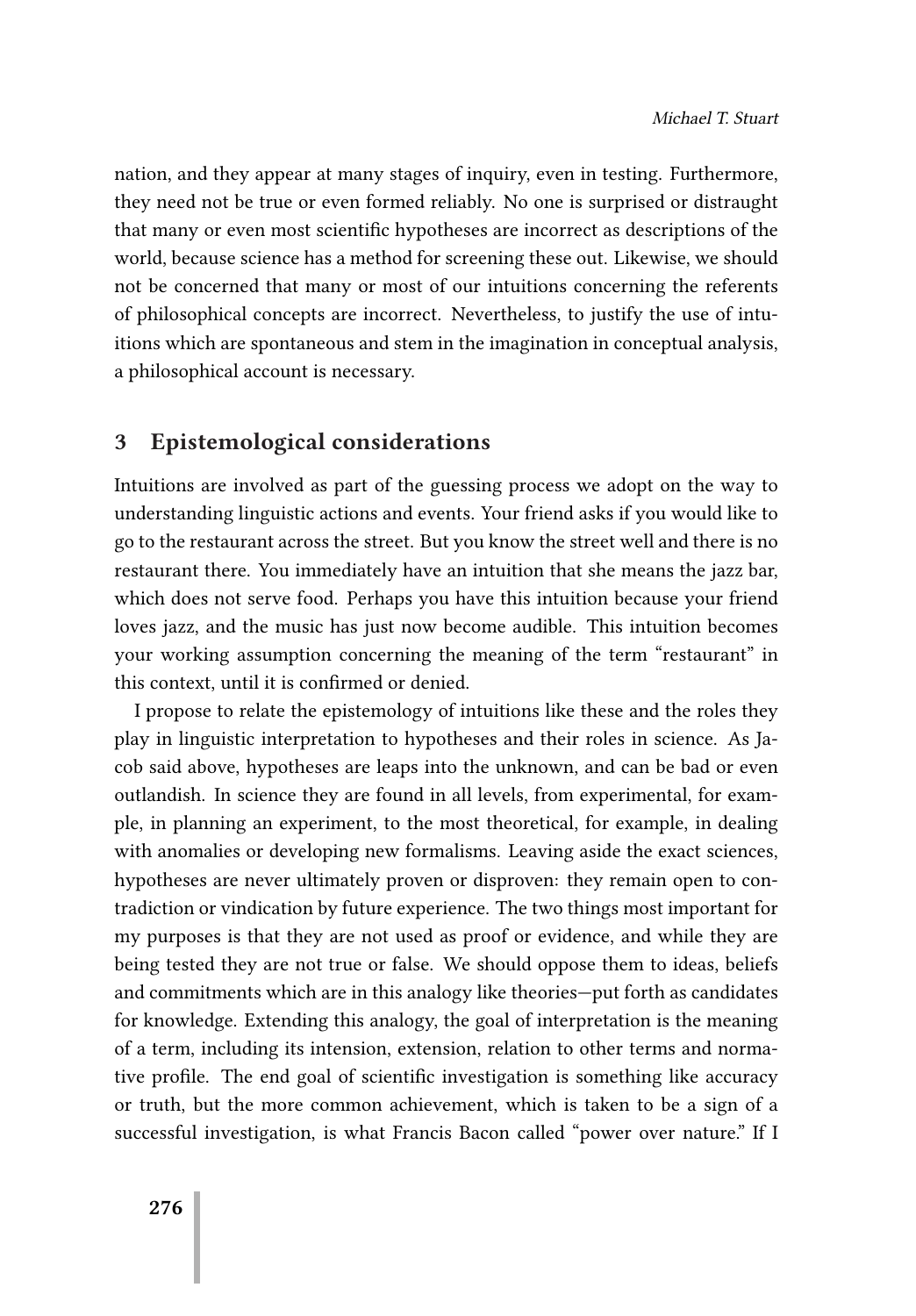#### Philosophical Conceptual Analysis as an Experimental Method

introduce a new term in discourse, I will be satisfied that you have understood it at least partially when you can use the new term in conversation to achieve your ends. Likewise, we understand a phenomenon in science at least partially when we can use it to achieve our ends. These practical abilities are signs of success, and are therefore epistemologically significant. In science, the iterated process of hypothesis, test and theoretical revision is well-known (see for example, Lauden 1973, Peirce 1898). Hasok Chang has coined the term "epistemic iteration" to refer to the scientific process in which "we start by adopting an existing system of knowledge, with some respect for it but without any firm assurance that it is correct; on the basis of that initially affirmed system we launch inquiries that result in the refinement and even correction of the original system. It is this self-correcting progress that justifies (retrospectively) successful courses of development in science, not any assurance by reference to some indubitable foundation" (2004:6). In science, we always have multiple hypotheses being developed at once, if for no other reason than underdetermination of theory by evidence. "Accepting plurality means accepting imprecision, which we can actually afford to do in quite a few cases, with a promise of later tightening" (Chang 2004:158). This "later tightening" consists in empirical testing, calibration of measurement devices, and refinements of cogency and applicability (p. 234). If the analogy to linguistic interpretation is to hold, there must be a tightening process analogous to the one in science.

I would like to argue that Donald Davidson's "principle of charity" could be seen as one such tightening mechanism. Davidson was not the first to propose a principle of charity, but his is perhaps the most influential account (see his 2001a, 2001b, 2005). For Davidson, the principle of charity is not one thing; it is an umbrella term that covers many different and complementary constraints. This group of constraints makes possible successful communication within reasonable time periods. By successful we do not mean flawless: we make mistakes and will be wrong about many of the beliefs and meanings we attribute. Here is Davidson's account.

We must know both the meaning of someone's utterance and their relevant underlying beliefs *and* their propositional attitudes (believing, doubting, fearing, etc.) if we want to understand their utterance. However, we can guess some of these elements if we know the others. For example if I say "The World Cup is my favourite sporting event" and you know what this sentence means and that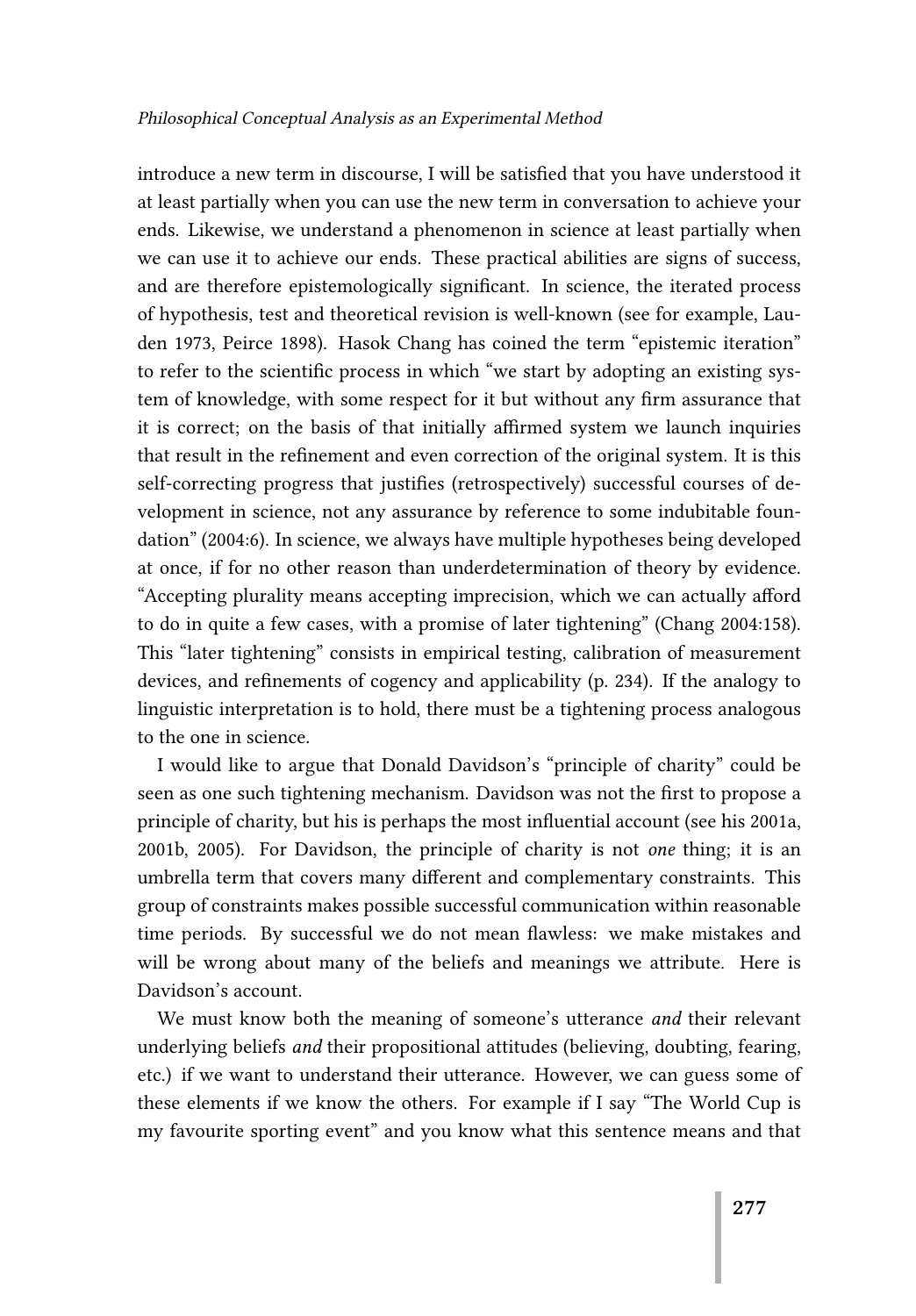I believe it, then you will be able to surmise some of my beliefs about soccer. Likewise, if you know my beliefs about soccer and tournaments, you can garner an idea of what the sentence "The World Cup is my favourite Sporting Event" means when I point to the match schedule and I jump up and down clapping my hands, even if I utter the sentence in a language with which you are unfamiliar. But how can you understand my meaning if you do not know either my relevant beliefs, attitudes, or the meaning of my words? This is Davidson's famous case of Radical Interpretation. Here, the key is the propositional attitude of assertion. Davidson thinks we can easily discern this without help from either meaning or belief. If you can tell what someone holds true (or seems to hold true) you can make and test hypotheses for what they mean, and since these attributions will be constrained by certain factors, you can tighten your guesses until you find the correct theory of meaning. The principle of charity explains the way we do this guesswork. It tells us that we superimpose our logic on the speaker, posit events and objects as the ontology of our shared realities (known to both speaker and interpreter) and assume that the speaker's beliefs are mostly true. And we do not just assume them to hold mostly true beliefs; we try to maximize the truth of their beliefs, whenever possible. If I hear you say, "I saw the Grand Canyon flying to California" there are at least two ways to understand this, and you can bet I will not select the option which attributes to you the belief that canyons can fly. While it is not necessary that any specific belief of our speaker be true, his or her beliefs must be true on the whole, because you could not interpret someone who was in systematic error (that is, in error about everything). You could not even disagree with them. Given the way a speaker uses their words and this principle, we can create a theory of meaning for a speaker that could provide in advance the meaning of every possible utterance they might make, by recursion and composition.

However, using a principle of charity that maximizes the truth of your speaker to provide an account of meaning is not without its critics. Analysing some criticism is a good way to explore and update Davidson's principle of charity as an epistemological tool analogous to the method of scientific experimentation. I will focus on the influential criticism of Timothy Williamson.

Williamson argues that any principle of charity that "crudely maximizes true belief" (2004:139) will often recommend incorrect attributions. If I believe many things that are false about  $X$  but true about  $Y$ , it would seem that such a principle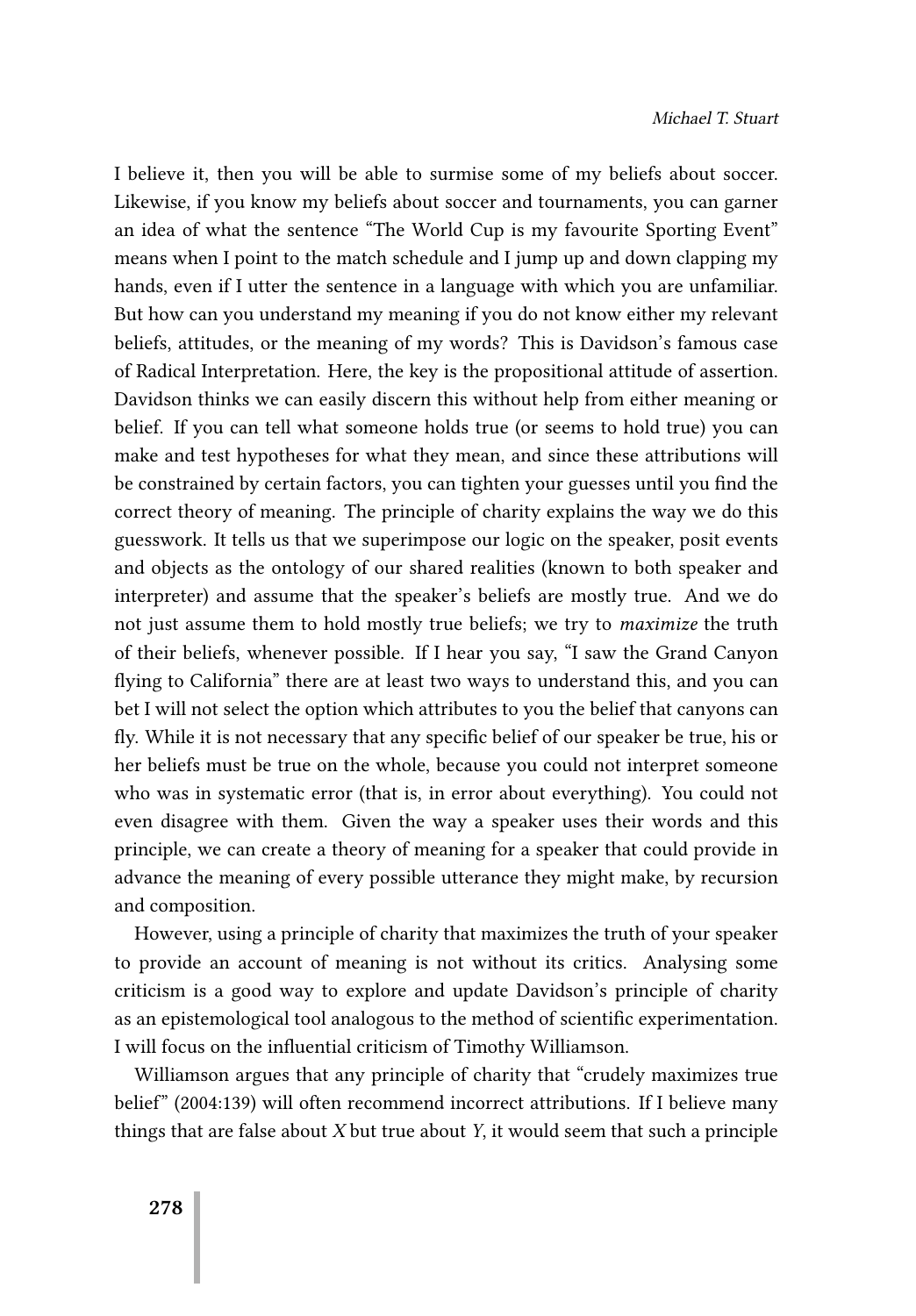would recommend that my interpreter ascribe Y as the object of my X-utterances and beliefs so as to maximize the number of true beliefs that I hold, regardless of my intention that they be about  $X$ . We would like to think that some causal history between X and myself is what makes my thoughts have X-content, but why? Williamson says it is because causal history often implies past perceptual experience, which is a "channel" for knowledge (p. 140).

I bring up this worry because a similar objection is levelled at conceptual analysis from experimental philosophers, mentioned at the start. Namely, without an objective perspective on knowledge or justice themselves, we do not know whether we are analysing the same thing when different groups of people analyse their versions of these concepts. That is, our tightening procedure does not tighten enough.

Here is an example from Williamson. A psychic makes a prediction about the life history and personality of Santiago. It turns out that this life story and personality more accurately describe a third person, say, Nico. According to Williamson, Davidson's principle recommends that we attribute all of the psychic's beliefs about Santiago's character traits and history to Nico and not Santiago, since this will make more of our psychic's beliefs and utterances true. Since we know that the physic actually intends to have their utterances be about Santiago, and Davidson's principle forces us to attribute them to Nico, we have a *reductio* against Davidson's account. It is because of the causal (in this case visual) connection between the psychic and Santiago that we still take his or her beliefs and utterances to be about Santiago, even though they are truer of Nico.

And the same could be true about conceptual analysis. Making our own beliefs come out true and consistent would not guarantee that they refer to the right things, or even that such things exist and we can refer to them.

Another example concerns ascribing knowledge of quantum physical laws to people from the Stone Age, since this will help maximize the truth of their beliefs. These ascriptions do not occur on Williamson's account since we need to have a knowledge-channel (or causal connection) between the speaker and his or her objects of speech in order to ascribe something as the source of their belief. For these reasons, Williamson suggests a knowledge (instead of truth) maximizing principle of charity, which relies on being in the relevant position to know something.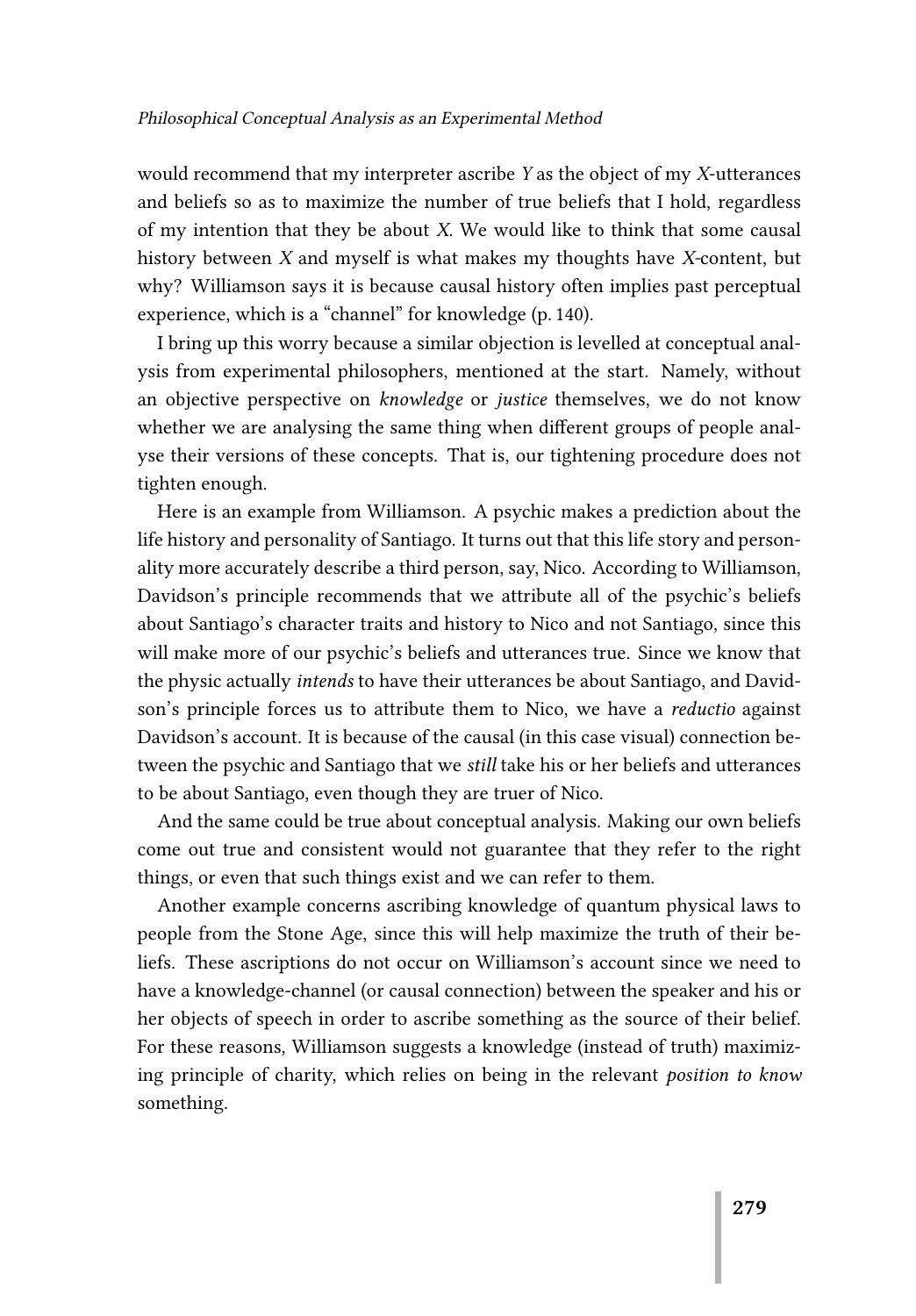According to Williamson, you cannot be in a position to know something unless that something is actually happening (that is, you cannot know that it is raining unless it true that it is). You also need the right kind of causal contact with the object of your utterance or thought. Finally, we also will not ascribe knowledge to people if that ascription would rely on inferences that are not sound.

My reply to this worry is that truth is a simpler concept than knowledge. It is easier to understand and less presumptuous to assume. Davidson calls it "beautifully transparent" (2001b:139). It seems natural to think that "snow is white is true" is equivalent to "snow is white." On the other hand, saying "snow is white is known" makes little sense without a subject that knows, and a context in which that something is known. If we provide a subject for whom "snow is white" is known, then several things might still be meant by such an ascription. To counter on behalf of Williamson, we could argue that "snow is white is true" can also be relativized to a person and context. However, to do so would be to ignore the adage: ex contradictione sequitur quodlibet—from a contradiction everything follows. If we allow truth to be relative to a speaker, then we must admit that, from a higher level, the same sentence can be both true and false. If this is granted, it makes possible the derivation of anything, even absurdities, from a set of beliefs we thought were conservative and rational (for more on this principle, see Priest et al. 1989). So it is unlikely that any account that allows this kind of simple truth relativization will be used by an opponent of Williamson.

Another point for the simplicity of truth is that in philosophical logic it is a much more basic concept than knowledge. Knowledge is usually introduced as an operator, and doing so creates intensional or opaque contexts. If we assume our speakers and audiences share a basic level of rationality, and we also assume that philosophical logic is a reasonably good model of that rationality, then truth is the simpler concept since logic tells us that an understanding of truth is necessary and antecedent to argumentative reasoning, unlike knowledge which creates situations where substitution of co-referential expressions does not necessarily preserve truth. Further, unlike knowledge, truth does not suffer from Gettier cases or the cultural variation effects found by experimental philosophers like Weinberg, Stich, and Nichols. What is simpler is also perhaps more likely to fit into an evolutionary picture of the development of language and interpretive strategies.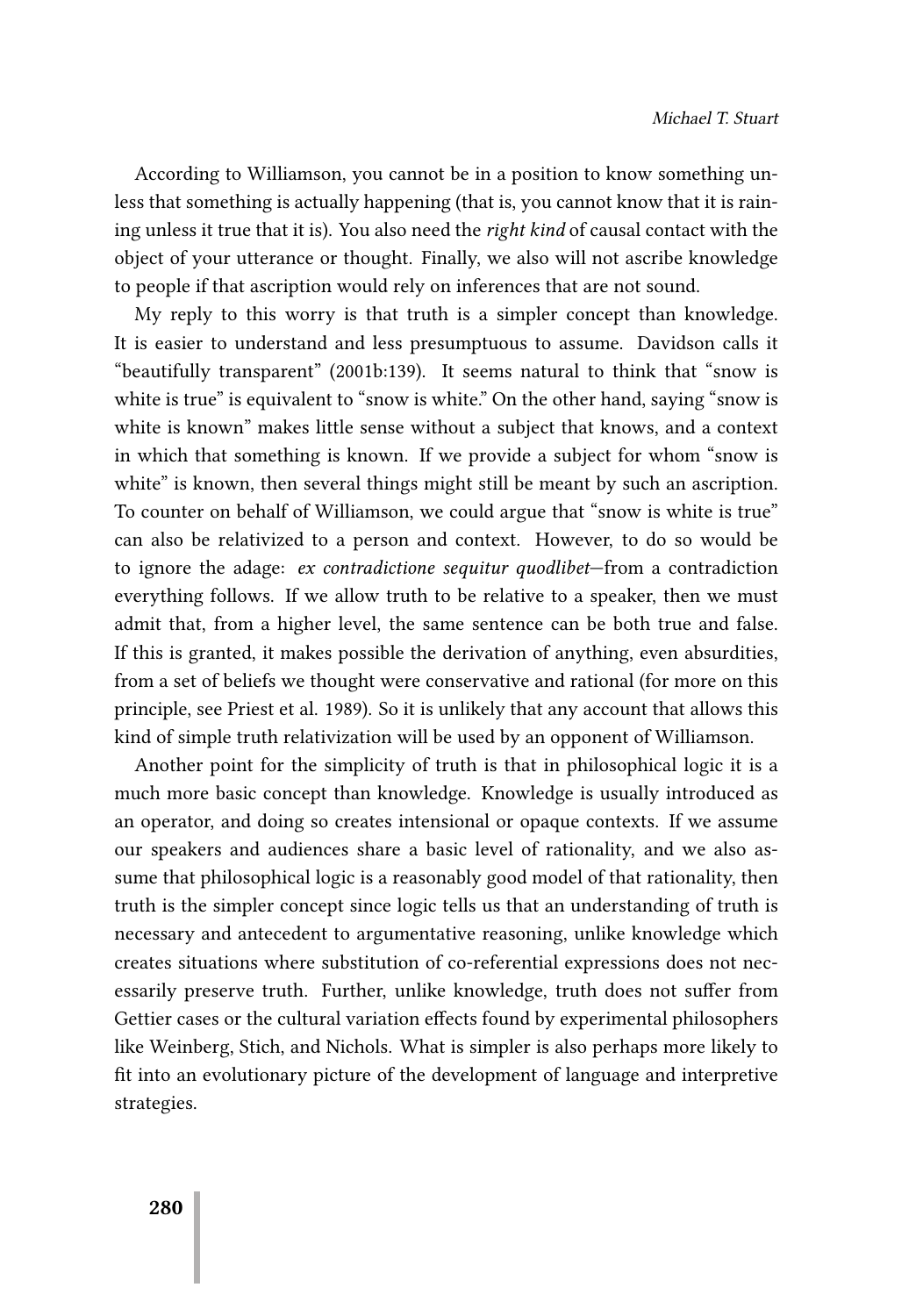#### Philosophical Conceptual Analysis as an Experimental Method

This focus on simplicity might seem strange; after all, Williamson might be providing a more complicated albeit more accurate account, and surely that would be relevant. And in some cases we do seem to attribute knowledge (and not just truth) when we interpret someone. Williamson argues that causal history is the connection between subject and object which opens the channel to knowledge. Whether something is true or false does not matter—what matters is whether there is a causal connection between the subject and some scenario that justifies their knowledge claims. This is appealing, but although he is not credited, Davidson also knew such causal history would be necessary. In fact, it is part of what his charity demands. He says, "[W]e interpret so as to make an agent as intelligible as possible ... finding him right means identifying the causes with the objects of his beliefs, giving special weight to the simplest cases, and countenancing error where it can be best explained" (2001b:152). It is a subtler principle than Williamson gives him credit for, as the causal history requirement falls right out of the rationality constraints. You would not ascribe an object as the source of someone's belief if they had never had any contact with it. And you wouldn't ascribe quantum physical knowledge to people in the Stone Age, either. For much the same reasons as Williamson, then, Davidson's principle explains why we ascribe what we do as the cause or content of people's beliefs or utterances, only if they have had relevant causal contact with them.

Finally, for Williamson, ascribing knowledge to a person means that such a person must have been in the requisite position to know. This means that the proposition known refers to a state of affairs that was actually happening, existing, or was in whatever sense, *actual* at the time of utterance. In other words, the proposition known is also *true*, since it matches the world. This means that whenever we ascribe knowledge we are also ascribing truth. So again, Williamson was right to focus on the causal connection, but not about truth being less desirable for charity than knowledge.

Williamson has a second and independent worry: should we agree with Davidson in thinking that the principle of charity is a *maximizing* process? Since our belief set is infinite (that is, all the beliefs that can be ascribed to any one of us at any time is infinite, because of recursion), and if we think of maximization as a simple, linear process, Williamson is surely right when he objects that *maxi*mizing truth is impossible. How do you maximize the amount of anything in an infinite set? An answer is given by Henry Jackman (2003). He argues that charity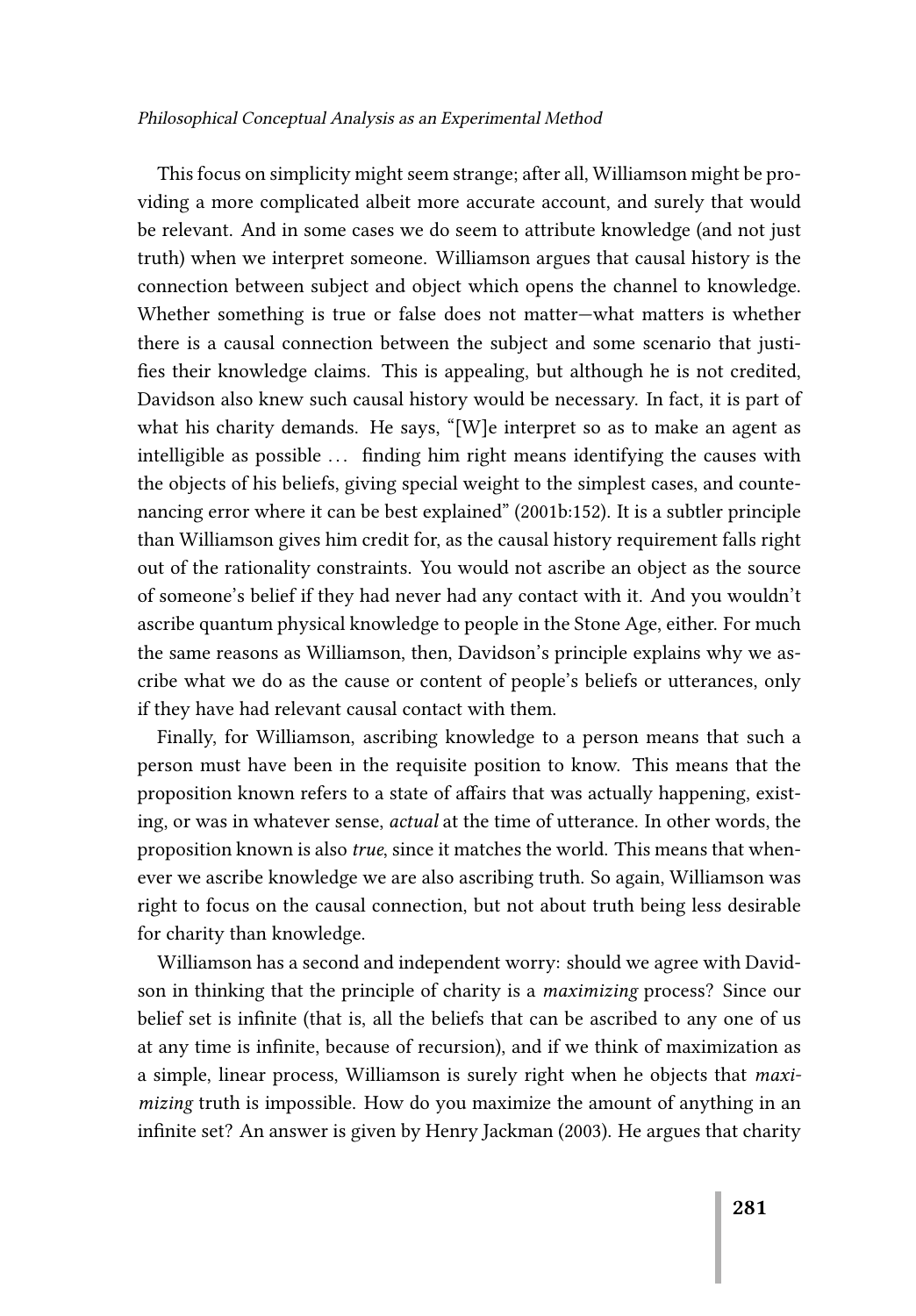should be seen as applying only to the weighted sum of a speaker's commitments. You can think of the weighing function as analogous to the way we place different values on questions when devising a test. It need not be esoteric. And those beliefs to which we are committed form a set that is not infinite, because it contains only the beliefs to which we would be disposed to assent if queried. (It also contains our implicit presuppositions and assumptions, but these are included insofar as they can be clearly inferred from our actions, so the set remains finite). The heaviest (or core) commitments are those we would fight the hardest to retain in cases of conflict.

To understand the charity we confer to others, Jackman examines the way we interpret ourselves in cases where core commitments conflict. If, in Quinean fashion, we always save those beliefs we treasure the most, then in cases where some core commitments conflict, we will eliminate beliefs on a case-by-case basis by maximization. We do this depending on the level of importance we assign to our commitments. Jackman argues that such a process would naturally go hand in hand with the way we interpret others. Consider a situation in which you take a sip of what you believe is a mug of hot chocolate, and find that it tastes exactly like tea. Now you have a conflict between your belief that your cup contains hot chocolate, your belief that it contains tea, and your belief that the same cup cannot contain tea and hot chocolate at the same time. This conflict may be dealt with in various ways, but it is much more likely that you will give up the belief, for example, that your drink is hot chocolate, than your belief in the law of noncontradiction, or your belief that hot chocolate does not turn into tea without some serious chemical tampering. This is a simple example where maximization is used, to show that such a process is uncontentious as far as the maximization component is concerned.

If the application of Jackman's idea to this context is correct, this adds to the above defense of Davidson's principle of charity. Namely, if the object of our maximization is the weighted sum of commitments held by the speaker, then having a causal history with the cause of the belief or utterance will certainly make some beliefs heavier than others in meaning ascriptions. This helps to show that being in a position to know will be important for the way that we maximize truth, without showing that knowledge is what should be maximized. Being in a position to know is important for the practice of interpretation; it figures into the way we do it.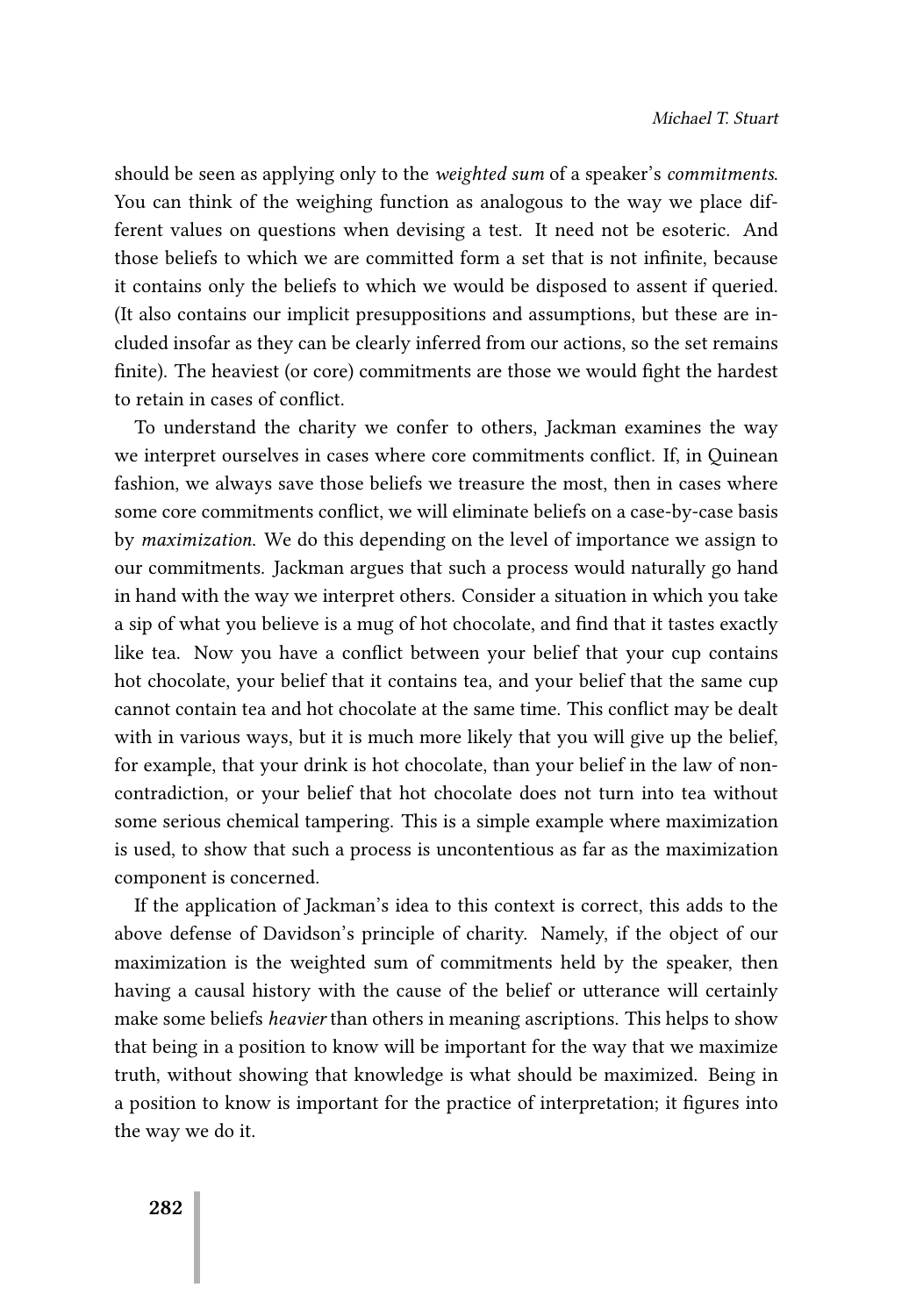#### Philosophical Conceptual Analysis as an Experimental Method

If the process of maximizing truth applies to the weighted sum of a speaker's commitments, and if we are also trying to minimize the amount of unexplained error, then we will usually be maximizing knowledge as well. Especially if Jackman is correct that "Capturing the interpretee's perspective on the world . . . involves trying to understand the interpretee as she would, ideally, understand herself"  $(2003:161)$ , because figuring out which beliefs the interpretee weighs the heaviest, will likely yield the beliefs that the interpretee feels she knows. This account is consistent with the results of psychological studies in empathy, which show that those who attempt to think like others really do understand them better (see Ickes 2003, Stueber 2006), and it also coheres with studies that show sociopaths have difficulty communicating because their ability to see things as others do is reduced (see Baron-Cohen 2011, Meffert et al. 2013, Skeem et al. 2011).

I do not deny that knowledge maximization is part of linguistic interpretation. But the simplicity and fundamentality of truth for interpretation suggests at least a logical and temporal order to the way we apply the principle of charity. First, we ascribe rationality, then truth, and then knowledge. These three levels will be separated in time because the psychological constraints that apply to each are different in terms of their respective strengths, and because there are more or less ways to complete each operation. There are very few ways to satisfy the rationality constraint, but there are more options in satisfying the truth constraint, and even more in maximizing knowledge. Since more and more conscious thought will be necessary to complete the latter requirements, they should take longer to complete, hence the chronological nature of the principle of charity. This demands empirical testing. For now, however, I will merely add a few more theoretical considerations.

Let us consider again the urgency of each type of constraint, beginning with rationality. Davidson says, "We have no choice . . . but to read our own logic into the thoughts of a speaker" (2001b:149). If I had to determine consciously whether a speaker was following rules of logic that were relevantly similar to my own, I would never be able to communicate with anyone. If this were the case, it seems unlikely that language would have developed in the first place. Turning to truth, Jackman says that when we interpret ourselves we must assume the general truth of our weighed set of commitments. To see this, notice that we generally see little difference between our beliefs about the world and the beliefs that we hold true.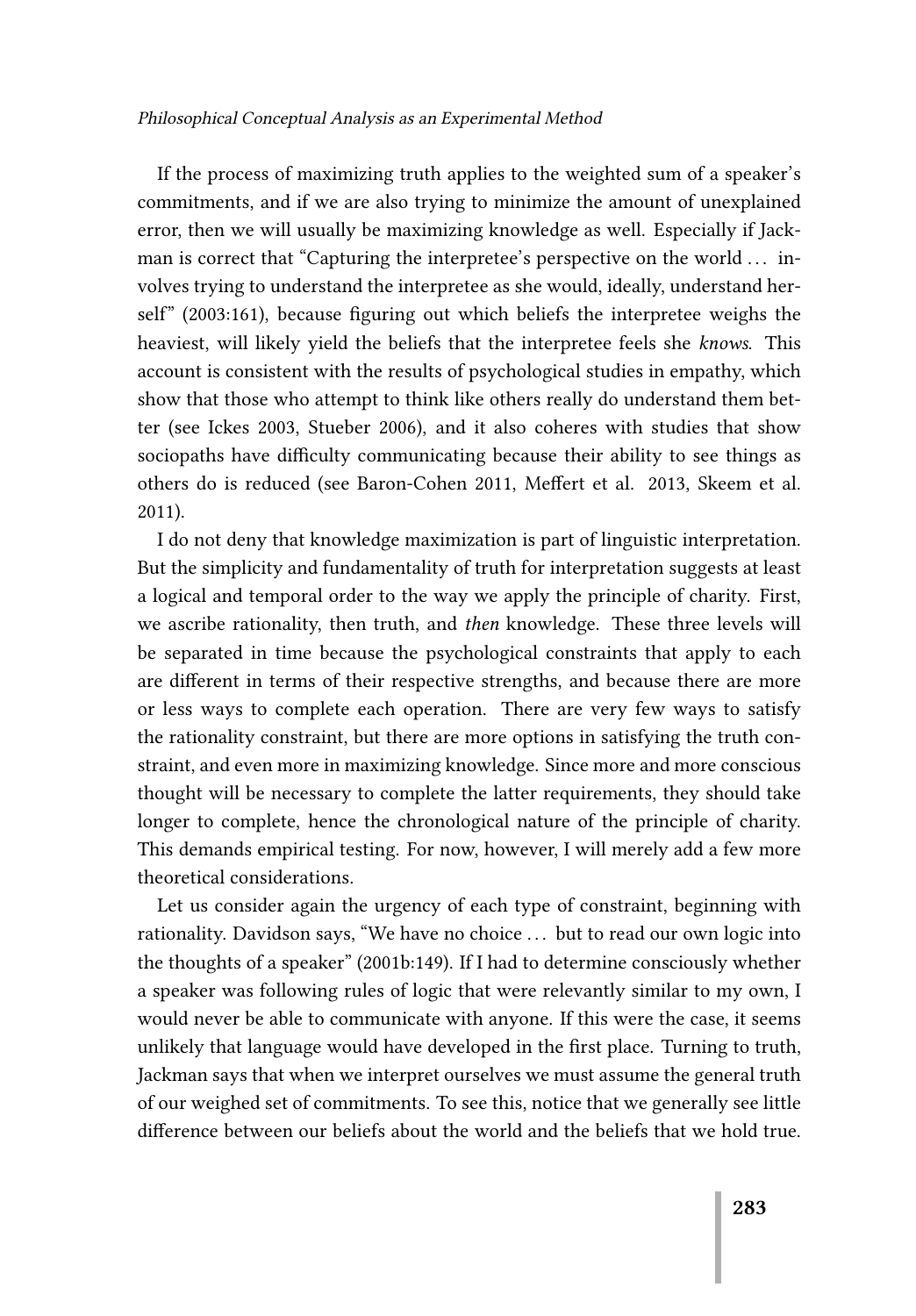We could not interpret ourselves if we needed to determine the overall truth of our beliefs first. Instead, we merely assume they are true. However, if pressed we admit the unlikelihood that all of our beliefs are true, and we do expect to find some contradiction between them (2003:160). To extend this to our interpretation of others, not only will we generally assume the truth of most of our own beliefs, but we must assume the general truthfulness of someone else's beliefs, because again, if they were in massive error (if most of what they believed was false) they would not make any sense to us. It is easy to imagine talking to someone who thought up was down and alive was dead and real was fake and trees were lampshades, but it is very difficult to imagine *understanding* them. In this way, we must attribute truth and rationality to a speaker to understand them.

However, do we need to attribute knowledge to a speaker? Imagine someone who had mostly true but unjustified beliefs because they were raised by parents who were experts in creating Gettier cases. We would still easily understand the meaning of his or her words, since they would be talking about the same objects, events and relations with which we are familiar. However, we should not attribute to them knowledge of what they say. And this is the point. Williamson is right that we should take casual histories into account when we interpret others, he is wrong when he says that we should reject truth maximization in favour of knowledge maximization. Let me finish by presenting a case where ascribing knowledge leads to undesirable results.

Imagine you are certain that a mobster has committed murder. He told you he was going to kill Rocco, and shortly after the time specified, the police find Rocco murdered in the manner antecedently specified to you by the mobster. The mobster gloats and reveals that he knows specifics of the crime scene to which no one besides the police and the killer had access. You call the police and he is arrested. The police agree that he is guilty. Yet, there is not enough evidence to put him away (it is your word against his, he has a good lawyer and his alibi is carefully worked out). Suppose you say something true when you say, "That man is guilty." This, however, is not something that you can provide complete justification for, either to a jury of your peers in a court of law, or with absolute certainty to yourself. And this is the problem with knowledge maximization as a part of applying charity: knowledge is intimately linked to justification, which is not something we can maximize.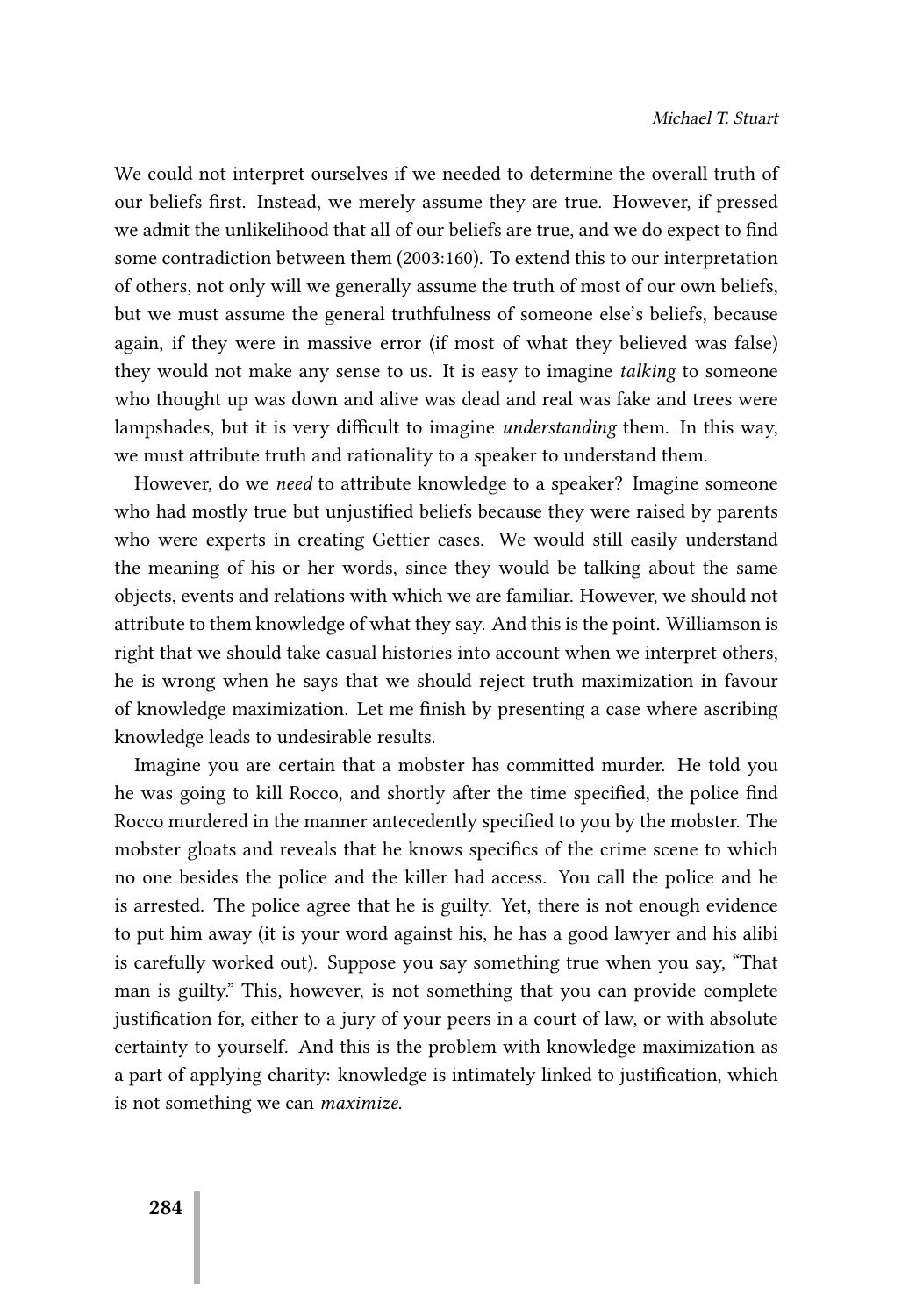#### Philosophical Conceptual Analysis as an Experimental Method

In fact, maximizing justification would be dangerous. It might invite overconfidence in ourselves, and lead us to expect radicalism or fanaticism in others. Most of our everyday beliefs, even the true ones, simply are not justified in any robust, skepticism-defeating sense. Williamson could reply that justification is not linked to knowledge this intimately, but I think his use of "positions to know" shows that it is. These positions are meant to justify knowledge ascriptions to a third party, but if we can interpret ourselves, and if knowledge is recursive, then you may only know that you know when you know you are in the requisite position to know, that is, when you know you have enjoyed the right kind of causal connection with the object of your knowledge. That is, when you are justified.

When we interpret a speaker, we apply the principle of charity and maximize the truth of their beliefs, and perhaps their knowledge as well. But without educated guesses concerning what our speaker means, we have nothing on which to work. Such guesses are a necessary first step, although this is not something Davidson focused on. These "guesses" fit the description of "intuition" given by experimental philosophers. That is, they are not themselves justified by anything, and we do not feel any need to justify them; they are not quite beliefs, and they appear seemingly out of nowhere. Finally, the outcomes of interpretation are counterfactually dependent on them. And yet, as we have seen, it is not important if these guesses are good or bad, since the constraints involved in applying the principle of charity are so strong that we are quickly forced from our starting point to converge on a better interpretation.

But we do not always stop when we have interpreted our speaker. Occasionally we ask if that speaker is using his or her terms according to the norms that he or she upholds. This is far more difficult than simply understanding someone's words, and there is evidence that this skill only appears later in life. According to Gilbert & Reiner (2000:276), students around 9 years of age attribute the same meaning to the phrases "theories which explain phenomena" and "the behaviour of phenomena." At ages of 12-16 years, students can see the difference between true and false explanations, but not until they are about 16 do they fully appreciate that knowledge claims are mostly conjectural. The ability to distinguish between what someone says and what they should say, is hard won. How do students decide what a concept should mean? As we saw above, students often invent imaginary scenarios to test their concepts and inter-conceptual relations. So again, guesses (or intuitions) are a necessary first step in the act of determin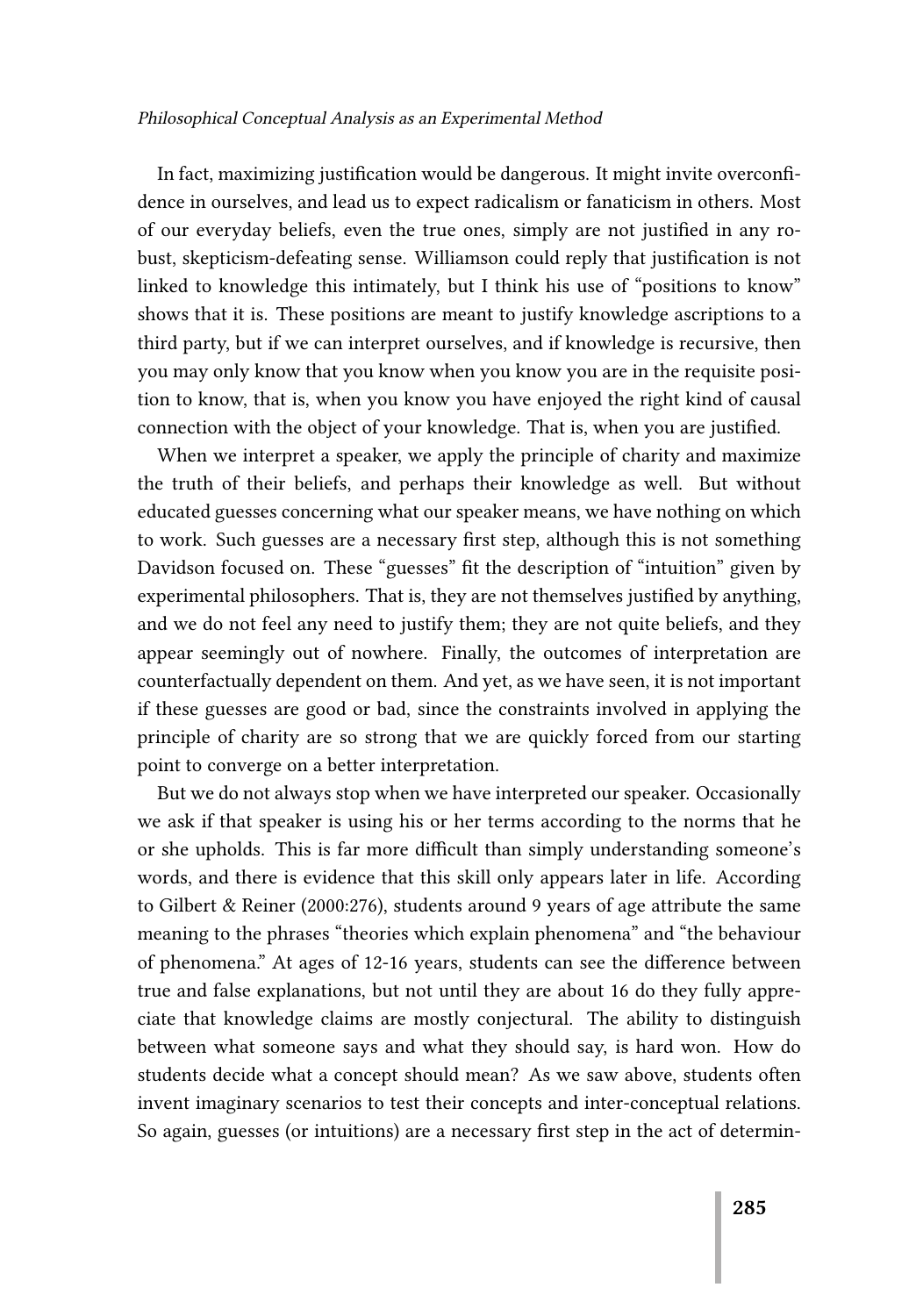ing what a person should mean as opposed to what they do mean. And those intuitions are the material on which to run the method; they do not bear all of the epistemological weight of the method's output.

Let us now turn back to conceptual analysis and see how the principle of charity can be used to defend the charge from experimental philosophy.

Remember there are several aims of philosophical conceptual analysis: specifying and exploring the intension and extension of a concept, its relation to other concepts, and its normative profile. Just as in linguistic interpretation, which has similar goals, charity and intuition are called for in all cases. To determine the extension of a concept we often begin by considering its explicit or implicit definition in the hands of certain individuals (for example, knowledge for Plato or Descartes). We try to adopt these definitions ourselves, and assuming our own standards of rationality, try to maximize the truth of our beliefs. We invent imaginary scenarios in which to test the consistency of those beliefs. Once we have a handle on the problems and possible relations between this concept and others, we try to improve the concept. The point is that in many of the stages of this process, intuitions are involved as raw materials, which do not need to be accurate or true or justified. In this sense, intuitions in conceptual analysis function like scientific hypotheses. And so, only if the scientific method is a bad one, is philosophical conceptual analysis unreliable in principle.

One reply to this line of reasoning is the following. My argument attempts to justify one use of intuition in conceptual analysis. But there are others that are used as evidence, and it is those which are the focus of the Weinberg, Nichols and Stich school of experimental philosophy. For example, if you give me a counterexample to my proposed definition for *justice*, I might have an intuition that your counterexample is a good one, that indeed it disproves my definition. This sort of intuition is not a preliminary guess used to begin the process of conceptual analysis. Rather, it is the source of justification for this or that conceptual revision.

However, this type of intuition can also be treated as a provisional hypothesis that should be tested. It is nothing but another hypothesis, although it is accompanied with a strong emotional response. But it is not the response that justifies the eventual outcome of the test. Of course, some provisional hypotheses are more attractive, and upon hearing them we think "Yes! That must be the case!" however they later prove false. The reason they seem so attractive is perhaps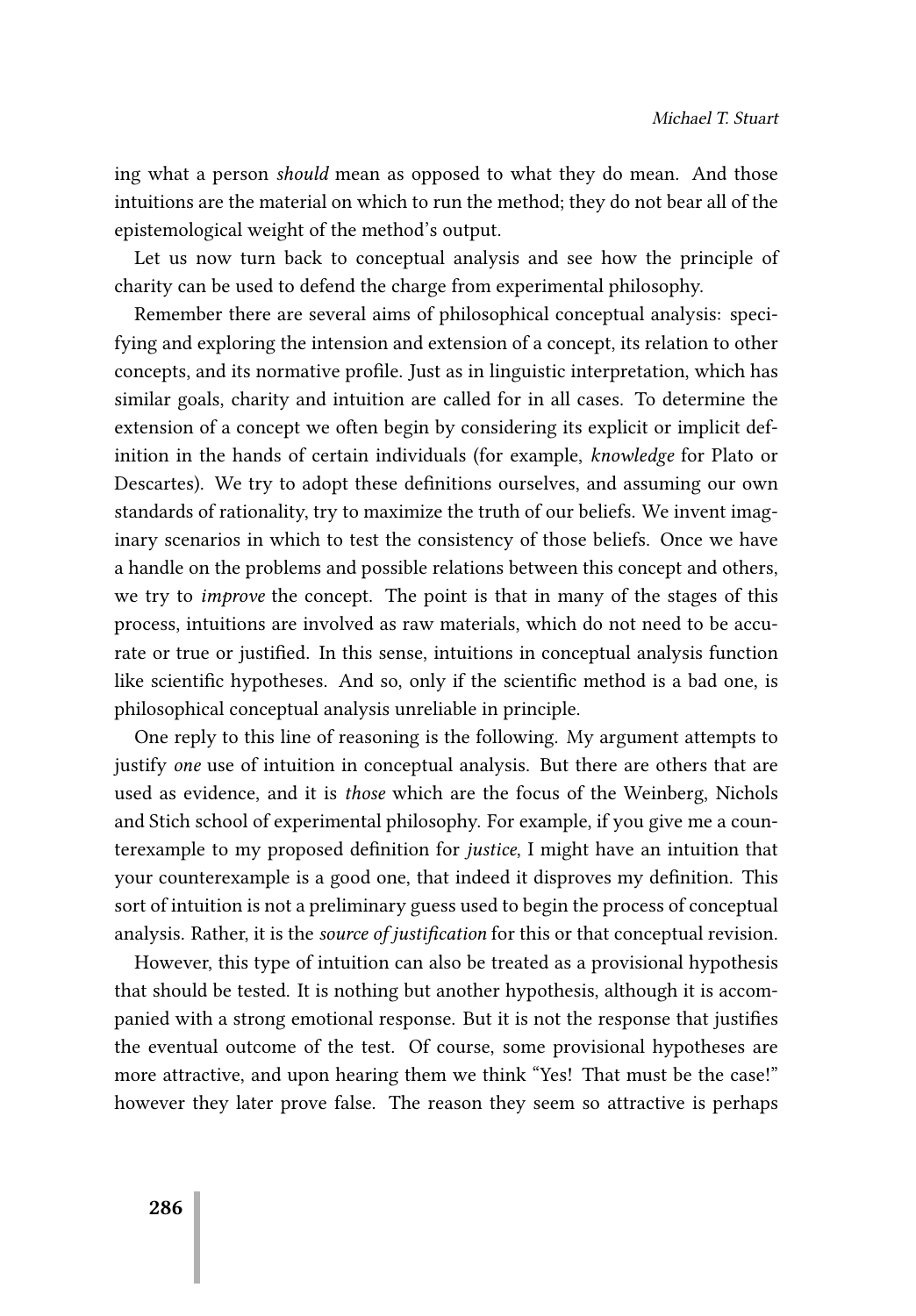because they highlight a new perceived coherence between what we have, and what we want (see Thagard & Stewart 2011).

Another objection is that by portraying conceptual analysis as linguistic interpretation, I have likened it once again to reflective equilibrium, since the focus here has been on making others and ourselves rational, consistent, true, and so on. However, applying the principle of charity calls for both coherence and correspondence. Our words have no meaning without interaction with the world and with others, which is why causal connection is one of the constraints in the principle of charity.

There is another important difference between interpretation, conceptual analysis and the scientific method on the one hand, and reflective equilibrium on the other. Reflective equilibrium is a method that has as its goal a very specific end state, and there are rules which we use to proceed to that state given the current state. Namely, proceed in a stepwise manner evaluating the system and its consequences with our intuitions until we achieve coherence. This is not the case with the scientific method or, in my view, conceptual analysis or linguistic interpretation. In general, science progresses from vague to specific, from less precise to more precise, from less mathematical to more mathematical. But these general trends are violated all the time, especially during scientific revolutions. And while many philosophers talk meaningfully about the "end of science", it is not such an end point that drives today's scientific investigations. It is local goals. And the same goes for conceptual analysis. We would like, we suppose, a perfectly clear definition of all human concepts, but that is not what motivates us in our quest to understand knowledge and *justice*. We have subsidiary aims which are more important. And even concerning individual concepts, we care more about finding a workable definition that is enlightening and useful than we do about the one true definition. I think this is because we recognize that concepts will and should change over time. And the same is true of linguistic interpretation. We would like to have a complete theory of meaning for a speaker, but we never actually try to find one. We use whatever methods we have until we reach a satisfactory understanding of our speaker's utterances. Perhaps we do not try to gain a complete theory of meaning because we know that what a speaker means will change over time, and so a complete theory of meaning is not a realistic end point for us. In each of science, conceptual analysis and linguistic interpretation, we do not contextualize our actions with reference to an end point, and we do not follow a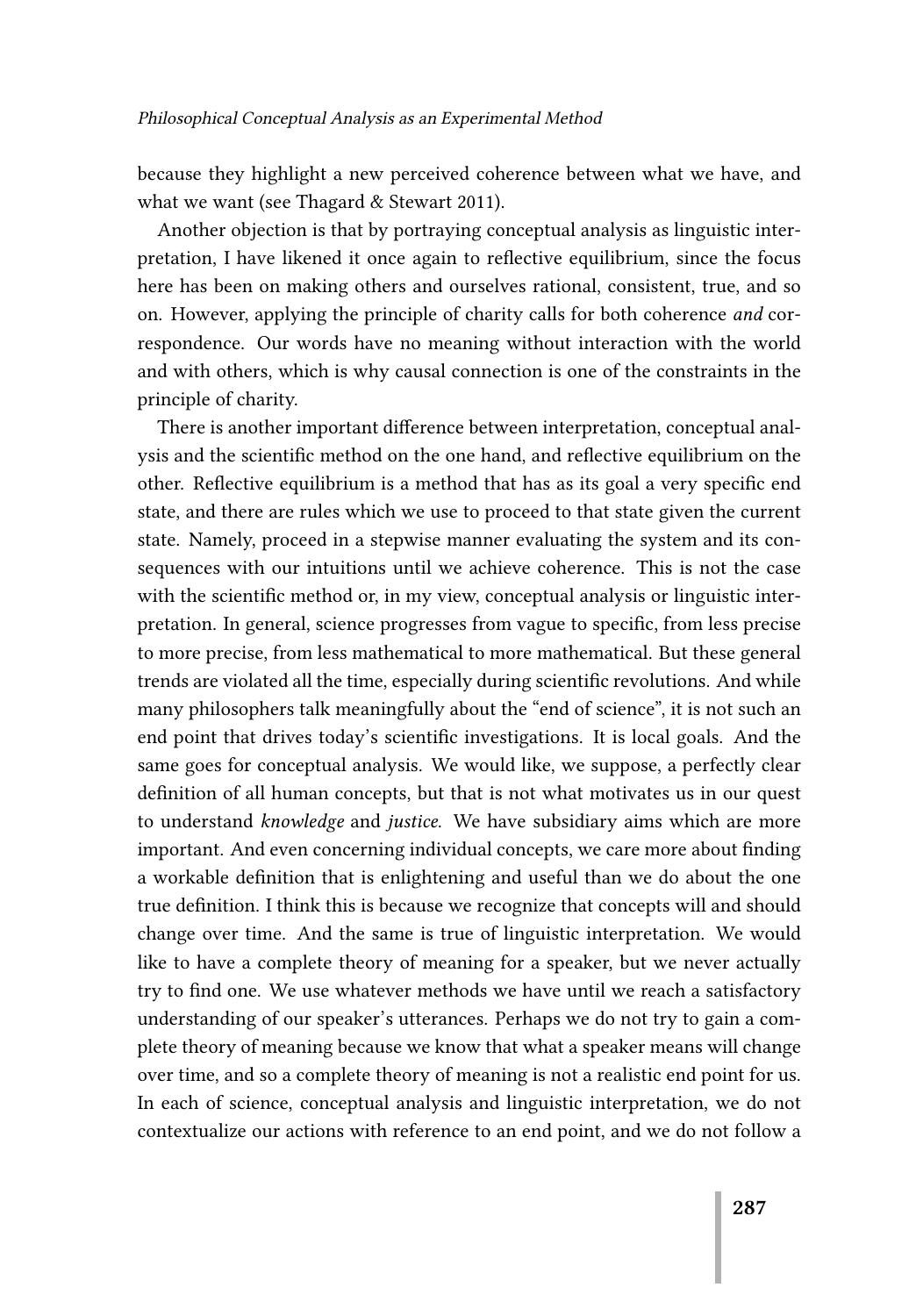simple strategy to get there. So with respect to these important points, conceptual analysis has not been reduced to reflective equilibrium.

The natural question to ask at this point is: well then, what are the sources of evidence for conceptual analysis? There is probably no simple answer to this, because a reliable method does not guarantee knowledge. A valid argument is not necessarily a sound one. Cognitive scientists who study conceptual change focus on the development of categorization schemas in children, undergraduates, scientists, and so on, mapping out complex webs of conceptual connections and simulating them in computers. But the exact way in which experience plays a role in learning and (re)evaluating concepts is not yet known, and this collection is a testament to how complex the problem is. What is necessary is some middle ground between the grand philosophical pictures (rationalism, empiricism, naturalism) of the relation between experience and knowledge, and the work of cognitive scientists and linguists.

To conclude: what I have tried to achieve in this paper is not a direct epistemological justification of the output of conceptual analysis, but merely to provide reasons to believe that the method of conceptual analysis is reliable. If we accept the practices of experimental science and everyday linguistic interpretation, we should also accept the method of conceptual analysis.

### References

- Ackermann, R. 1985. Data, Instruments and Theory. Princeton, N.J.: Princeton University Press.
- Alexander, J., Mallon, R. & Weinberg, J. 2010. Accentuate the Negative. Review of Philosophy and Psychology 1: 297–314.
- Baron-Cohen, S. 2011. Zero Degrees of Empathy: A New Theory of Human Cruelty. London: Penguin.
- Batens, D. & Van Bendegem, J.P. (eds.) 1988. Theory and Experiment. Dordrecht: Reidel.
- Bogen, J. & Woodward, J. 1988. Saving the Phenomena. The Philosophical Review 97: 303–352.
- Cartwright, N. 1983. How the Laws of Physics Lie. Oxford: Oxford University Press.
- Chang, H. 2004. Inventing Temperature: Measurement and Scientific Progress. Oxford: Oxford University Press.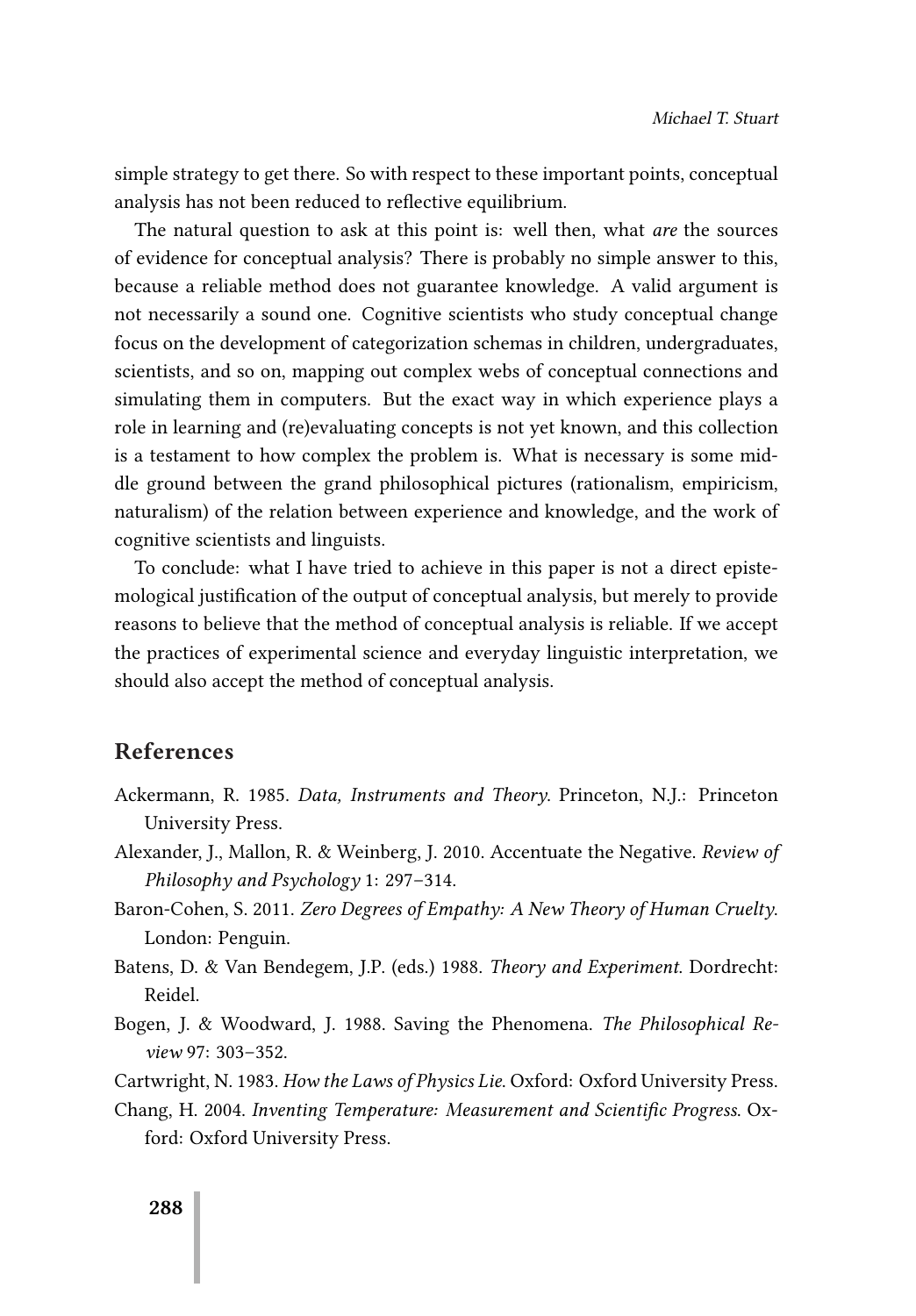- Clement, J. 2009. Analogy Reasoning via Imagery: The Role of Transformations and Simulations. In B. Kokinov, K. Holyoak, & D. Gentner (eds.). New Frontiers in Analogy Research. New Bulgarian University Press.
- Cohnitz, D. 2003. Modal Skepticism. Philosophical Thought Experiments and Modal Epistemology. In F. Stadler (ed.). The Vienna Circle and Logical Empiricism: Re-Evaluation and Future Perspectives. Dordrecht: Kluwer.
- Cohnitz, D. & Häggqvist, S. 2009. The Role of Intuitions in Philosophy. Studia Philosophica Estonia 2.2: 1–14.
- Collins, H. & Pinch, T. 1993. The Golem: What Everyone Should Know About Science. Cambridge: Cambridge University Press.
- Cook, C., Goodman, N. D., & Schulz, L. E. 2011. Where Science Starts: Spontaneous Experiments in Preschoolers' Exploratory Play. Cognition 120: 341–349.
- Davidson, D. 2001a. Inquiries into Truth and Interpretation. Oxford: Clarendon Press.
- Davidson, D. 2001b. Subjective, Intersubjective, Objective. Oxford: Clarendon Press.
- Davidson, D. 2005. Truth, Language and History. Oxford: Clarendon Press.
- DePaul, M. & Ramsey, W. (eds.) 1998. Rethinking Intuition: The Psychology of Intuition and its Role in Philosophical Inquiry. New York: Rowman & Littlefield.
- Fehige, Y. & Stuart, M. 2014. On the Origins of the Philosophy of Thought Experiments: The Forerun. Perspectives on Science 22: 179–220.
- Franklin, A. 1986. The Neglect of Experiment. Cambridge: Cambridge University Press.
- Franklin, A. 1990. Experiment, Right or Wrong. Cambridge: Cambridge University Press.
- Franklin, A. 2002. Selectivity and Discord: Two Problems of Experiment. Pittsburgh: University of Pittsburgh Press.
- Galison, P. 1987. How Experiments End. Chicago: University of Chicago Press.
- Galison, P. 1997. Image and Logic. Chicago: University of Chicago Press.
- Gilbert, J. & Reiner, M. 2000. Thought Experiments in Science Education: Potential and Current Realization. International Journal of Science Education 22: 265–283.
- Goldman, A. 1986. Epistemology and Cognition. Cambridge: Harvard University Press.
- Gooding, D. 1990. Experiment and the Making of Meaning. Dordrecht: Kluwer Academic Publishers.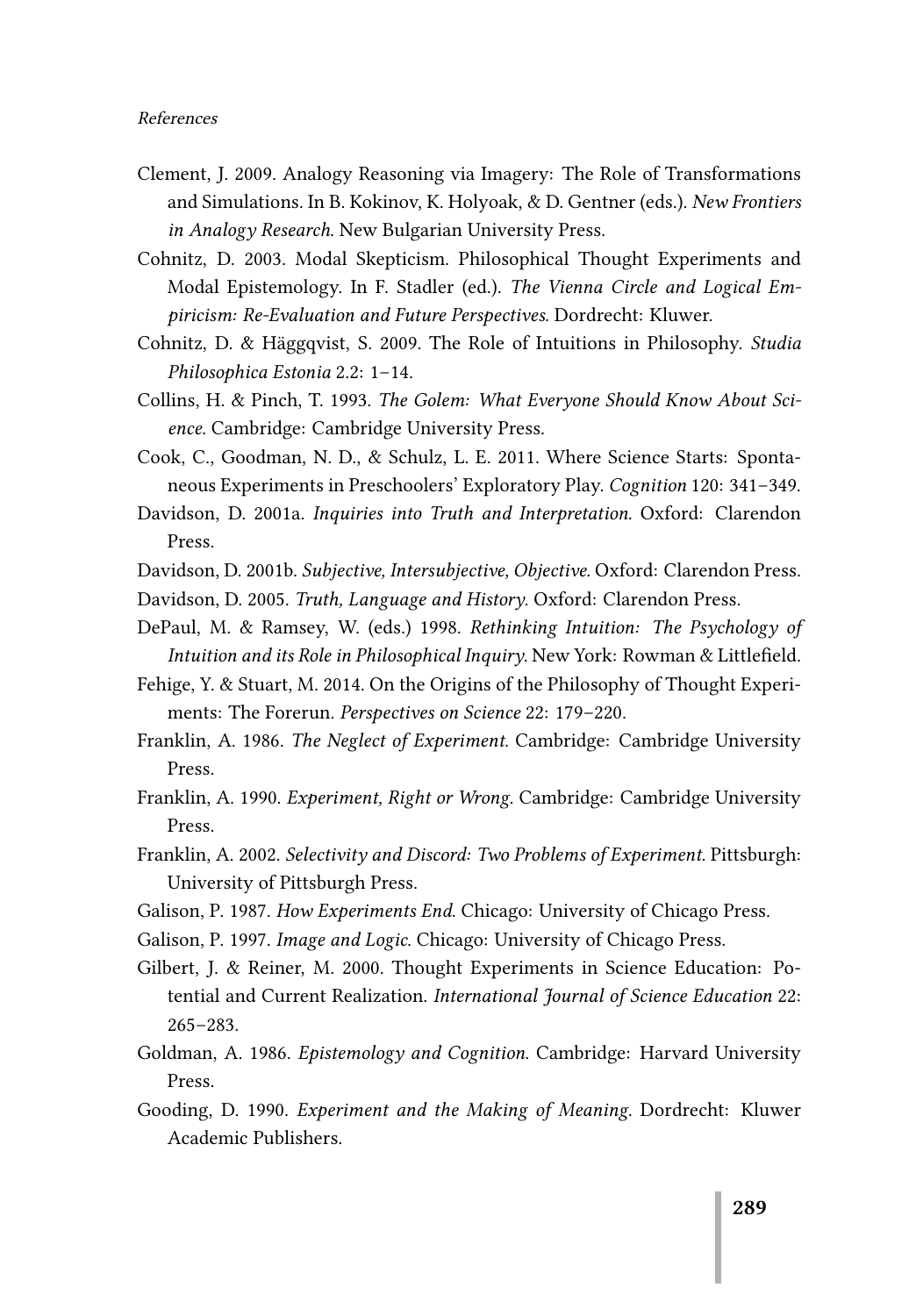- Gooding, D., Pinch, T. & Schaffer, S. (eds.) 1989. The Uses of Experiment. Cambridge: Cambridge University Press.
- Goodman, N. 1955. Fact, Fiction, and Forecast, Cambridge, MA: Harvard University Press.
- Hacking, I. 1983. Representing and Intervening. Cambridge: Cambridge University Press.
- Häggqvist, S. 1996. Thought Experiments in Philosophy, Stockholm: Almqvist & Wiksell International.
- Ickes, W. 2003. Everyday Mindreading. New York. Prometheus Books.
- Jacob, F. 2001. Imagination in Art and Science. The Kenyon Review 23: 113–121.
- Jackman, H. 2003. Charity, Self Interpretation, and Belief. Journal of Philosophical Research. 28: 145–170.
- Kosem, S.D., & Özdemir, Ö. F. 2014. The Nature and Function of Thought Experiments in Solving Conceptual Problems. Science and Education 23: 865–895.
- Knobe, J. & Nichols, S. 2008. An Experimental Philosophy Manifesto. In J. Knobe & S. Nichols (eds.). Experimental Philosophy. New York: Oxford University Press.
- Lakatos, I. 1976. Proofs and Refutations. Cambridge: Cambridge University Press.
- Latour, B. & Woolgar, S. 1986. Laboratory Life: The Construction of Scientific Facts. Princeton: Princeton University Press.
- Lauden, L. 1973. Peirce and the Trivialization of the Self-Correcting Thesis. In R. N Giere & R. Westfall (eds.). Foundations of Scientific Method: The Nineteenth Century. Bloomington: Indiana Press.
- Machery, E., Mallon, R., Nichols, S., & Stich, S. 2004. Semantics, Cross-Cultural Style. Cognition 92: B1–B12.
- Mallon, R., Machery, E., Nichols, S. & Stich, S. 2009. Against Arguments from Reference. Philosophy and Phenomenological Research 79: 332–356.
- Margolis, E. & Lawrence, S. 1999. Concepts: Core Readings. London: MIT Press.
- Meffert, H. Gazzola, V., den Boer, J. A., Bartels, A. A. J. & Keysers, C. 2013. Reduced Spontaneous but Relatively Normal Deliberate Vicarious Representations in Psychopathy. Brain 136: 2550–2562.
- Peirce, C. S. 1898/1934. The First Rule of Logic. In C. Hartshorne & P. Weiss (eds.). Collected Papers of Charles Sanders Peirce vol. 5. Cambridge: Harvard University Press.
- Pickering, A. 1995. The Mangle of Practice. Chicago: University of Chicago Press.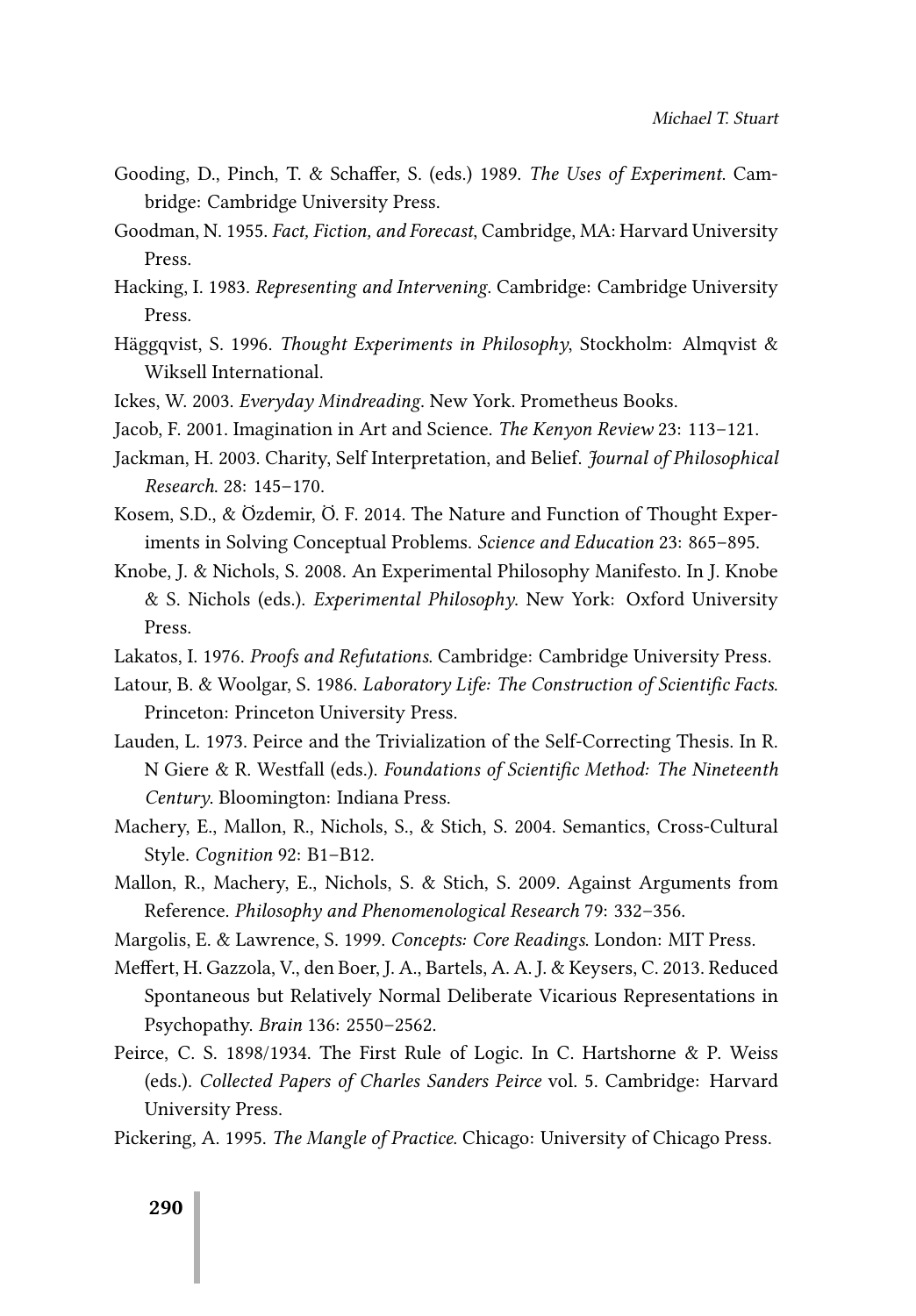- Pinch, T. 1986. Confronting Nature. Dordrecht: Reidel.
- Priest, G., Routley, R., & Norman, J. (eds.) 1989. Paraconsistent Logic: Essays on the Inconsistent, München: Philosophia Verlag.
- Prinz, J. 2002. Furnishing the Mind: Concepts and their Perceptual Basis. Cambridge: MIT Press.
- Reiner, M. & Burko, L. 2003. On the Limitations of Thought Experiments in Physics and the Consequences for Physics Education. Science and Education 13: 365–385.
- Reiner, M. & Gilbert, J. 2004. The Symbiotic Roles of Empirical Experimentation and Thought Experimentation in the Learning of Physics. International Journal of Science Education 26: 1819–1834.
- Skeem, J. L., Polaschek, D. L. L., Patrick, C. J. & Lilienfeld, S. O. 2011. Psychopathic Personality: Bridging the Gap Between Scientific Evidence and Public Policy. Psychological Science in the Public Interest 12: 92–162.
- Sorensen, R. 1992. Thought Experiments. Oxford: Oxford University Press.
- Stephens, L. A., & Clement, J. 2006. Designing Classroom Thought Experiments: What we Can Learn from Imagery Indicators and Expert Protocols. Proceedings of the 2006 Annual Meeting of the National Association for Research in Science Teaching, San Francisco.
- Stuart, M. 2014. Cognitive Science and Thought Experiments: A Refutation of Paul Thagard's Skepticism. Perspectives on Science 22: 264–287.
- Stuart, M. (forthcoming). Imagination: A Sine Qua Non of Science. Croatian Journal of Philosophy.
- Stueber, K. 2006. Rediscovering Empathy: Agency, Folk Psychology, and the Human Sciences. Cambridge: MIT Press.
- Swain, S., Alexander, J. & Weinberg, J. 2008. The Instability of Philosophical Intuitions: Running Hot and Cold on Truetemp. Philosophy and Phenomenological Research 76: 138–155.
- Thagard, P. 2014. Thought Experiments Considered Harmful. Perspectives on Science 22: 288–305.
- Thagard, P. & Stewart, T. 2011. The Aha! Experience: Creativity Through Emergent Binding in Neural Networks. Cognitive Science 35: 1–33.
- Velentzas, A. & Halkia, K. 2013. From Earth to Heaven: Using 'Newton's Cannon' Thought Experiment for Teaching Satellite Physics. Science and Education 22: 2621–2640.